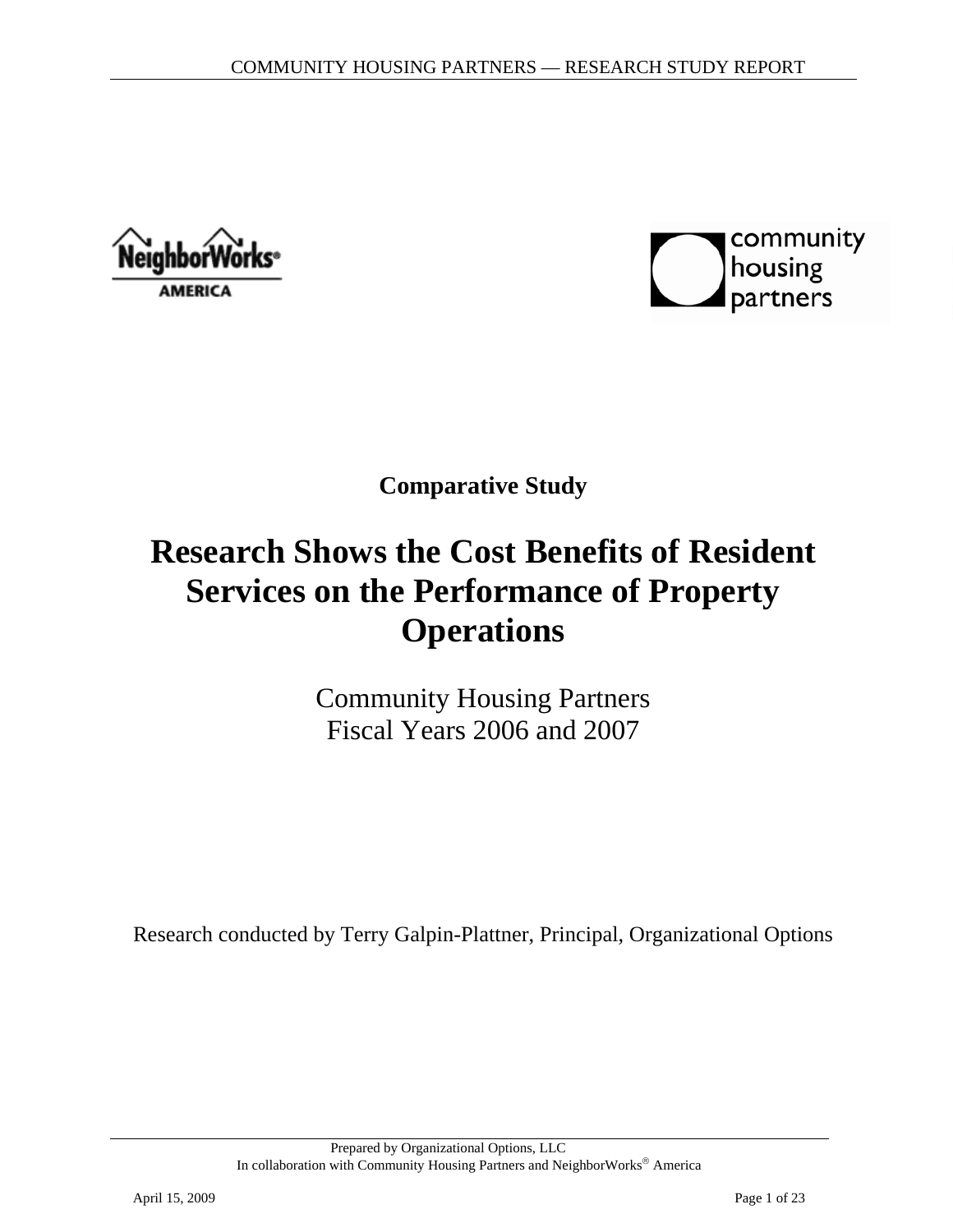#### **Introduction**

In 2008, Community Housing Partners (CHP), with funding and research support from NeighborWorks<sup>®</sup> America, engaged in a study to better understand the financial impact of Resident Services (RS) on property performance in service-enriched affordable family rental housing.

In the past, anecdotal evidence has suggested that resident services in affordable family housing help reduce operational costs by helping families improve their incomes and financial management, get help when they face crises, comply with rental lease requirements and build communities beyond housing. This is the third study to support and validate that anecdotal evidence with concrete data showing that resident services reduce operational costs at properties in the areas of vacancy loss, bad debt and legal fees. $<sup>1</sup>$  $<sup>1</sup>$  $<sup>1</sup>$ </sup>

**This study finds that operational costs in FY 2006 and 2007 relating to vacancy loss, bad debt and legal expenses were** *significantly lower* **at properties** *with* **resident services than at those** *without* **resident services. Savings in these three areas totaled \$236/unit per year. An additional fiscal benefit of \$38/unit per year was gained at properties that included Eviction Prevention Counseling***. [2](#page-1-1)*  **These combined savings of \$274/unit/year almost entirely offset the full cost of resident services (direct costs + indirect costs) of \$279/unit/year.** 

- **1.** Vacancy loss per unit was **35 percent lower** in properties *with* resident services than in those *without* them. **The savings were \$97 annually per unit/year.**  Properties *with* **Eviction Prevention Counseling** saved an additional \$21 per unit/year.
- **2.** Bad debt per unit was **49 percent lower** in properties *with* resident services than in those *without* them. **The savings were \$116 annually per unit/year.**  Properties *with* **Eviction Prevention Counseling** saved an additional \$12 per unit/year.
- **3.** Legal fees per unit were **34 percent lower** in properties *with* resident services than in those *without* them. **The savings were \$23 annually per unit/year.** Properties *with* **Eviction Prevention Counseling** saved an additional \$5 per unit/year.

 $\overline{a}$ 

<span id="page-1-1"></span><span id="page-1-0"></span><sup>&</sup>lt;sup>1</sup> The State of Pennsylvania's Housing Finance Agency conducted a data analysis of the effects of Resident Services on property performance in 2005. A second study was conducted by Enterprise Community Partners in collaboration with Mercy Housing in 2007: "*Research Demonstrates Positive Impact of Family Resident Services on Property Financial Performance,"* Mercy Housing Inc and Enterprise Community Partners, April 2007. Both studies showed that over a 2-year period, properties with resident services performed better than those without on three of four property performance measures examined: legal expenses, bad debts and unit turnover. [www.residentservices.org](http://www.residentservices.org/)<br><sup>2</sup> Please see Attachment D, which presents CHP's Eviction Prevention Protocols and data collection method.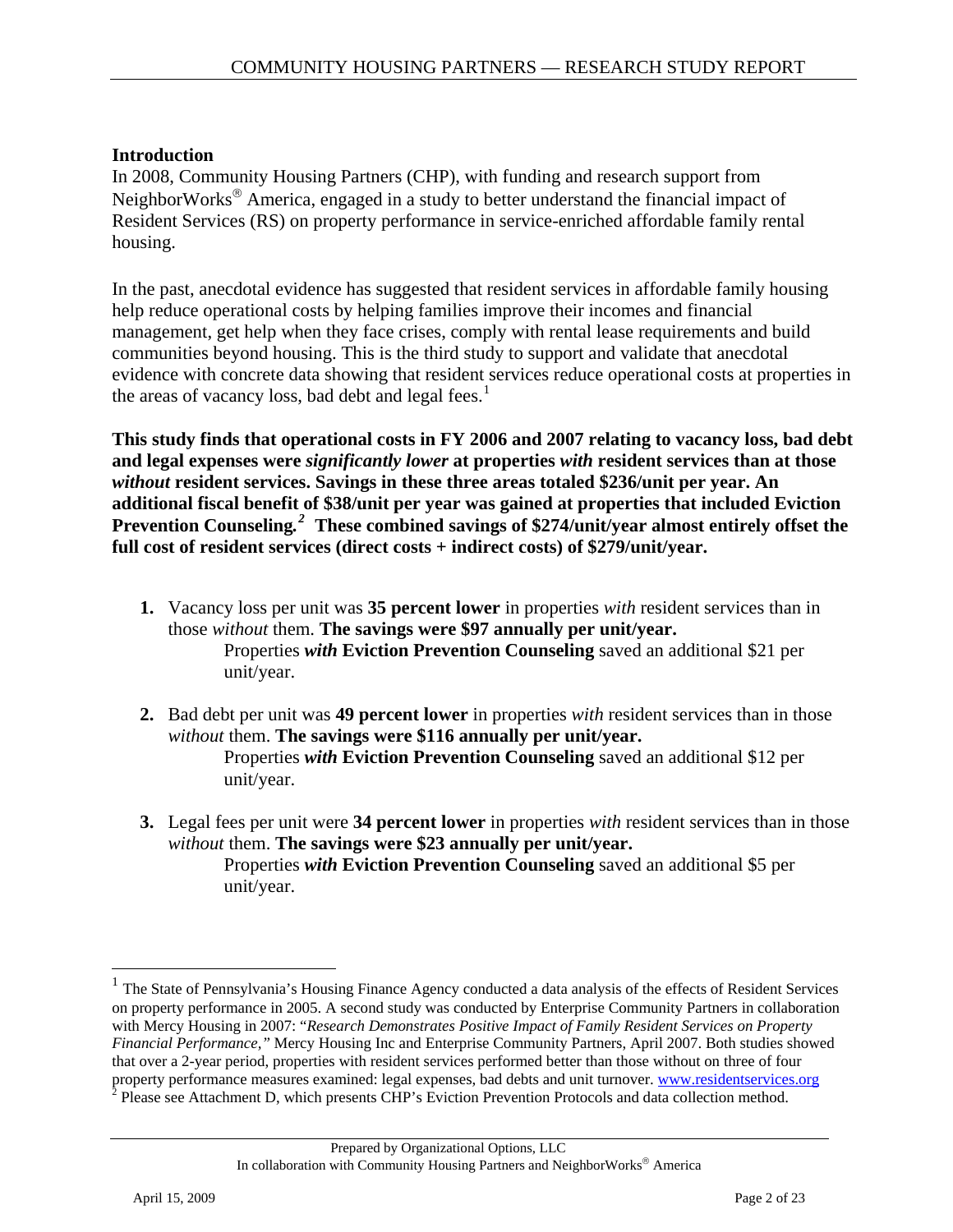#### **Summary of Findings:**

**Initial findings demonstrated that operational costs in FY 2006 and FY 2007 relating to vacancy loss, bad debt and legal expenses were significantly** *lower* **at properties** *with* **resident services than those** *without* **resident services.** 

#### **EXHIBIT A:**

The table below shows fiscal data comparing properties with and without resident services.

| <b>Resident Services</b><br>(RS) Compared With<br><b>No Resident</b><br><b>Services</b> | #1<br><b>Vacancy</b><br>Loss/Unit<br>2-Year<br>Average<br>FY 2006-<br>2007 | #2<br><b>Net Bad</b><br>Debt/Unit<br>2-Year<br>Average<br>FY 2006-<br>2007 | #3<br>Legal<br><b>Fees/Unit</b><br>2-Year<br>Average<br>FY 2006-2007 |
|-----------------------------------------------------------------------------------------|----------------------------------------------------------------------------|----------------------------------------------------------------------------|----------------------------------------------------------------------|
| <b>No RS</b>                                                                            | \$274                                                                      | \$235                                                                      | \$68                                                                 |
| <b>With RS</b>                                                                          | \$177                                                                      | \$119                                                                      | \$45                                                                 |
| \$ Difference/Unit                                                                      | \$97                                                                       | \$116                                                                      | \$23                                                                 |
| % Performance<br><b>Difference</b>                                                      | 35% lower<br>costs                                                         | 49% lower<br>costs                                                         | 34% lower<br>costs                                                   |

**EXHIBIT B:** The table below shows fiscal data comparing two subsets of properties with services: those including Eviction Prevention Programs and those with services that do not include Eviction Prevention.

| <b>Eviction Prevention</b><br>(EP) Compared<br><b>With No Eviction</b><br><b>Prevention</b> | #1<br>Vacancy<br><b>Loss/Unit</b><br>2-Year<br>Average<br>FY 2006-2007 | #2<br><b>Net Bad</b><br>Debt/Unit<br>2-Year Average<br>FY 2006-2007 |  | #3<br>Legal<br><b>Fees/Unit</b><br>2-Year<br>Average<br>FY 2006-2007 |
|---------------------------------------------------------------------------------------------|------------------------------------------------------------------------|---------------------------------------------------------------------|--|----------------------------------------------------------------------|
| <b>No EP</b>                                                                                | \$179                                                                  | \$126                                                               |  | \$43                                                                 |
| <b>With EP</b>                                                                              | \$156                                                                  | \$107                                                               |  | \$40                                                                 |
| \$ Difference/Unit                                                                          | \$23                                                                   | \$19                                                                |  | \$3                                                                  |
| % Difference                                                                                | 13% lower<br>costs                                                     | 15% lower<br>costs                                                  |  | 7% lower<br>costs                                                    |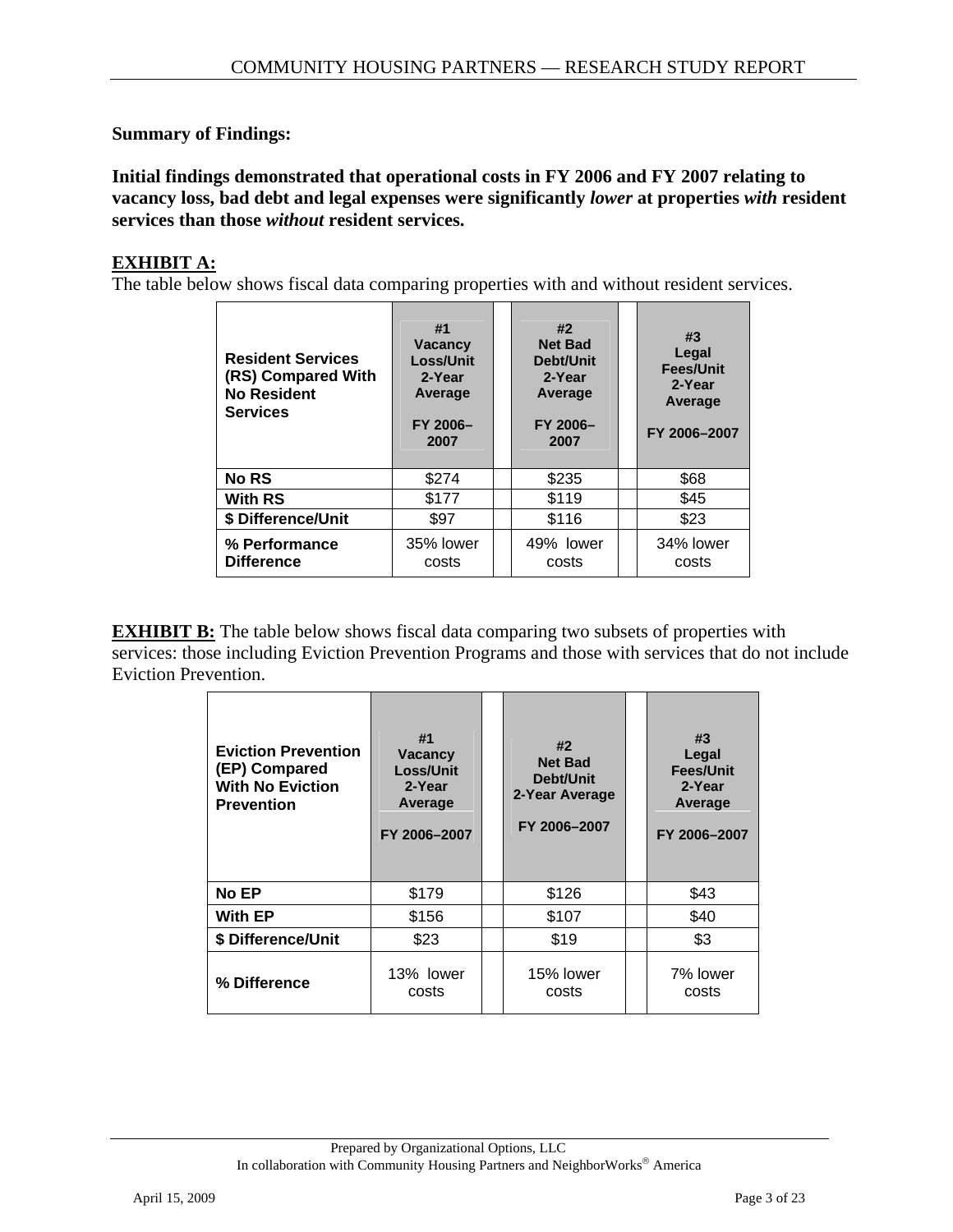#### **Summary and Analysis for Savings Categories in FYs 2006 and 2007**

The provision of resident services enables CHP to save in the areas of vacancy loss, bad debt and legal fees totaling \$236 per unit/year.

#### **Benefits of Eviction Prevention at CHP Properties With Resident Services**

A separate comparison was conducted using only the study group *with* resident services to learn more about the potential financial benefits of Eviction Prevention Counseling at CHP. Comparing *only* family properties with resident services, we found that resident services properties with eviction prevention counseling had consistently lower costs than those not offering eviction prevention counseling, saving an additional \$38/unit per year (see Exhibit B). This data demonstrates the value of including Eviction Prevention in resident services to improve property operations and implies that this specific service contributes significantly to family stability.

| <b>Annual savings (with Resident Services)</b> |                       |  |  |
|------------------------------------------------|-----------------------|--|--|
| Vacancy loss:                                  | \$97/unit (per year)  |  |  |
| Bad debt:                                      | \$116/unit (per year) |  |  |
| Legal fees:                                    | \$23/unit (per year)  |  |  |
| <b>Total savings:</b>                          | \$236/unit (per year) |  |  |
| Added EP saving                                | \$38/unit (per year)  |  |  |
| Total savings w/ EP:                           | \$274/unit (per year) |  |  |

**Annual savings (with Resident Services) Costs (with Resident Services)** *Vacancy loss: \$97/unit (per year) Direct costs: \$79/unit (per year) Badirect costs: \$200/unit (per year)* 

Total costs: \$279/unit (per year)

#### **Pursuit of Replication**

Safe, clean and environmentally sustainable housing and healthy communities is a compelling part of our national agenda and an urgent need in communities across the United States. The stringent climate of today's economy creates even greater urgency in issues of housing and family stability. To move this agenda forward, we must have a body of quantifiable, credible data that demonstrates the financial benefits of the affordable housing model offered through CHP and others.

Until recently, this important issue relied entirely on testimony and anecdotal information to formulate a credible argument for public support and policy change. The stage is set for further research. The favorable findings of CHP are consistent with the findings from the initial data analysis of the Pennsylvania Housing Finance Agency and the study conducted by Enterprise Community Partners in collaboration with Mercy Housing. Systematic documentation of processes included in this report can enable replication of this research in other settings. Attached is a tool which outlines process steps to facilitate replication of this research model and promote future studies in this specific research area (see Attachment E).

#### **Conclusion and Recommended Next Steps**

Research on the benefits of resident services in affordable housing, for both the low-income residents and for the properties, is essential to demonstrate the value of these services to policy makers, lenders, funders and the public.

This research demonstrates that the provision of resident services can provide real cost savings to affordable housing property operations that are above and beyond the benefits realized by the residents themselves. Although they are not a definitive cost/benefit analysis, the results of this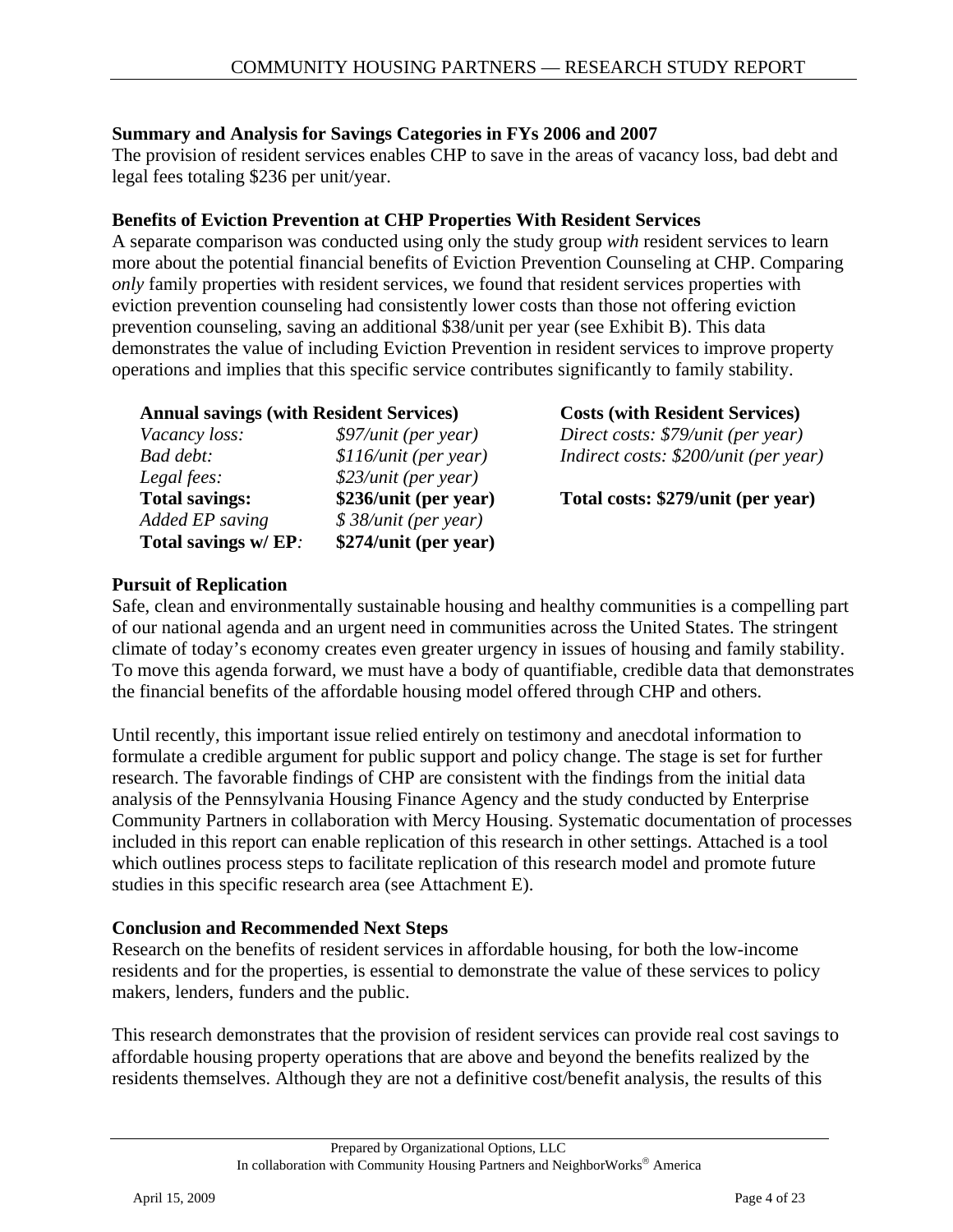work strongly demonstrate what practitioners have believed for a long time: services positively affect the bottom line. This work contributes to the important "case" that, in addition to positive outcomes for adults and children, affordable housing properties benefit *fiscally* when RS are provided at family properties; the savings help pay for the services themselves. The data demonstrates that properties offering resident services, and particularly those with eviction prevention counseling, realized significant per unit savings in key performance areas when compared with properties *not* offering resident services. The study significantly supports part of the hypothesis of this study — *resident services in affordable family housing help reduce operational costs in vacancy loss, bad debt and legal fees.*

However, part of the hypothesis — that resident services would help reduce *general operating expenses* — was not supported. General operating costs on properties with resident services in the study set were higher than on properties without services, even after taking out the direct expenses of resident services. This suggests a need to better understand cost dynamics and inconsistent variables beyond the scope of this study, such as the age, location, and management/maintenance of a property, that influence general operating expenses. A longer-term and more rigorous study could provide additional data and clarity on these comparisons.

This study calls out several issues for continue exploration by leaders interested in the continued advancement of resident services:

- Opportunities for additional research should be identified. Continued investigation of the original hypothesis — *that properties offering resident services reduce operational costs in vacancy loss, bad debt, legal fees and general operating costs* — will establish better understanding of critical performance factors that affect affordable housing.
- Further research offers the opportunity to better understand the cost dynamics and inconsistent variables beyond the scope of this study, such as the age of a property or the turnover rate at properties with reduced vacancy loss.
- More rigorous efforts to standardize data collection/outcomes measurement and to correlate select cost categories with types of resident services offered can inform the design of those services and support investment in resident services.

#### **ATTACHMENTS**:

- **A. Process and Results of Study**
- **B. Data Points Used and/or Desired for Study**
- **C. Data collection Excel workbook as template for continuation of this study (attached separately)**
- **D. Definitions for key project terminology, including Eviction Prevention Protocols**
- **E. Replication process checklist**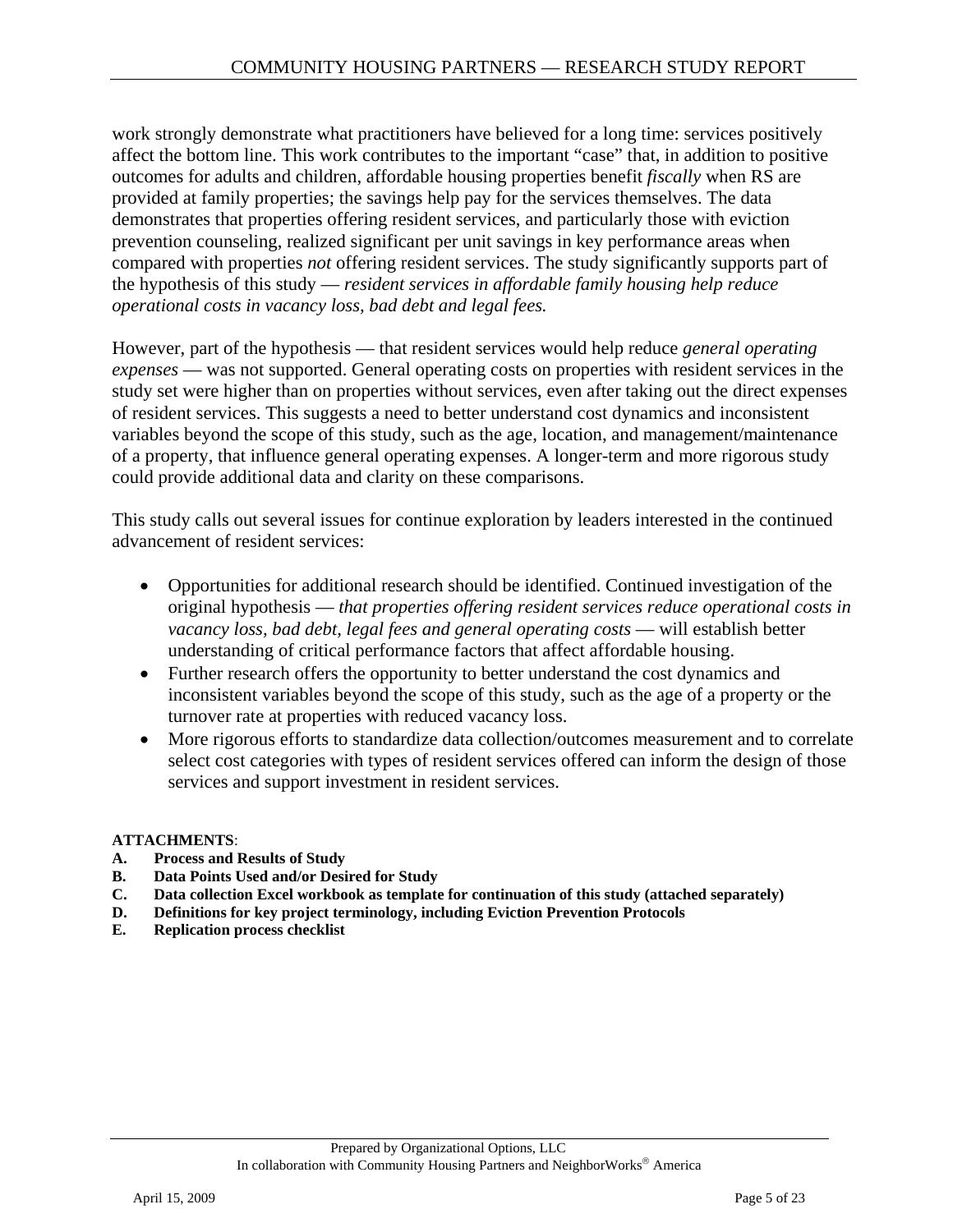#### **Acknowledgements:**

This study was designed and conducted by Terry Galpin-Plattner, Principal, Organizational Options, LLC.

Important assistance was contributed by

Orlando Artze, CFO, Community Housing Partners, Inc. Kirsten Anderson, VP Asset Management, Community Housing Partners, Inc. Nona Hipp, VP Housing Management, Community Housing Partners, Inc. Lindley Higgins, Applied Research Manager, NeighborWorks® America

In 2008, CHP, with funding and research support from NeighborWorks<sup>®</sup> America, engaged in this study to better understand the financial impact of resident services on property performance in serviceenriched affordable family rental housing. A comparative sample of the CHP portfolio was used to evaluate the hypothesis that *resident services in affordable family housing help reduce operational costs in vacancy loss, bad debt, legal fees and general operating costs.* At CHP and other serviceenriched affordable family housing organizations, "resident services" may include such programs as out-of-school-time programs for youth, adult financial literacy education, and health and wellness services. CHP provided support for this research through cooperation with, access to, and interpretation of data; essential assistance in understanding key elements of the CHP portfolio; and implementation of the study.

Consistent with the mission of CHP and other affordable housing providers, resident services are key elements in property operations. Many low-income families living in affordable housing need social services to succeed in housing, build their financial and personal assets, or to help their children succeed in school. Anecdotal evidence suggests that such services help reduce costs related to turnover and nonpayment of rent by helping families improve their incomes and financial management, get help when they face crises, comply with rental lease requirements and build communities beyond housing. Such reduced costs contribute to the bottom lines of the properties and the owners.

Results of this CHP study are encouraging and suggest significant performance gains in properties with resident services. We acknowledge, however, that the study is not conclusive. For example, it is important to note that overall property management costs may be influenced by certain variables outside the scope of this study, such as newer versus older properties, or variance in state regulations affecting tenancy and legal costs. The attachments to this report provide more detail on research design.

Thus, the CHP study makes an important contribution to service-enriched affordable family housing and enables the industry to better pinpoint operational efficiencies when considering resident services. Further, documentation from these studies contributes to the development of best practices, helps build models for replication of this research and ultimately provides important knowledge to the affordable housing industry.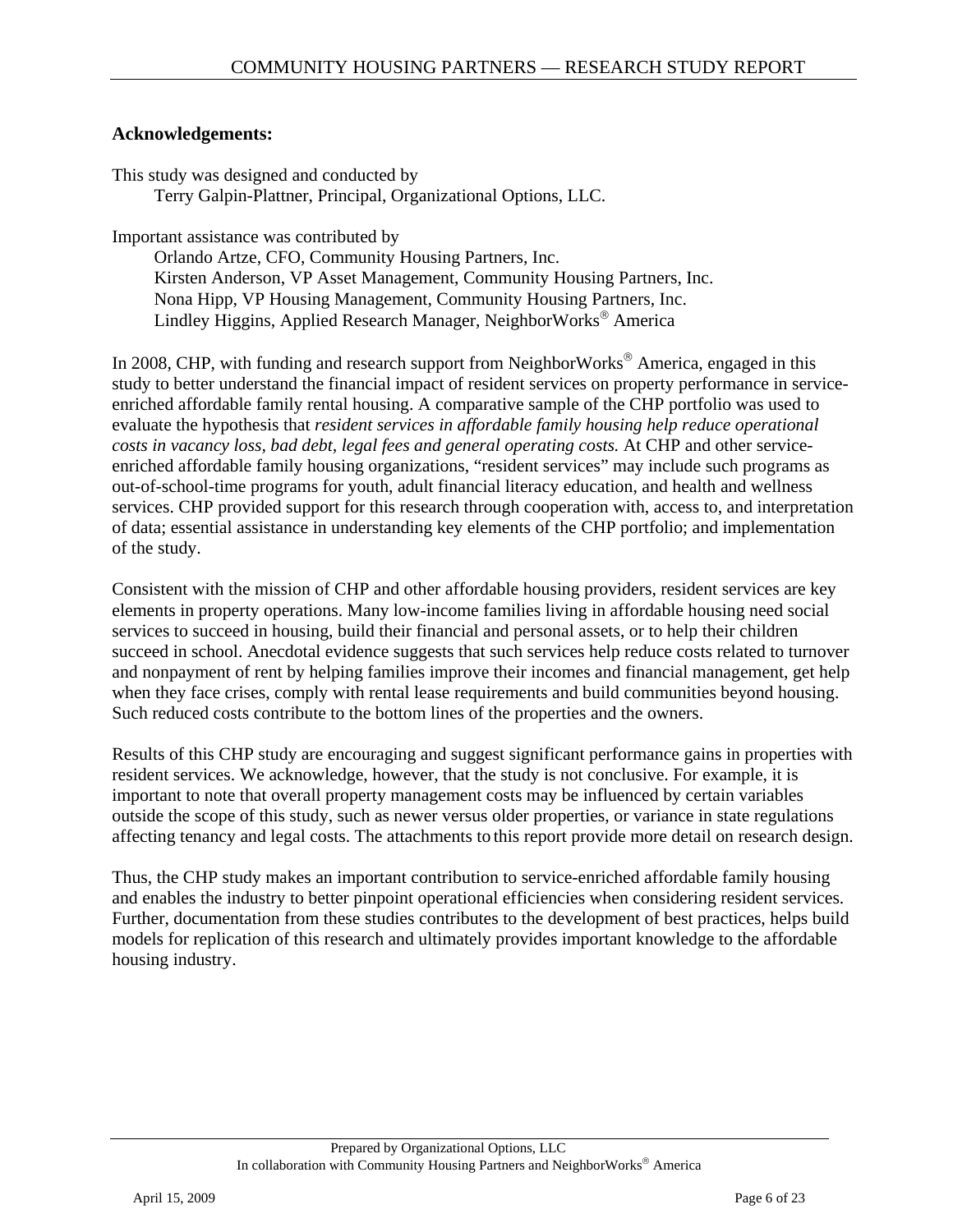### **ATTACHMENT A**

# **Process and Results of Study**

<span id="page-6-0"></span>This section describes factors found during the project that influence collecting, compiling and analyzing data in the study. A more standardized and consistent process will result in more reliable and credible results and repeatable processes that lead to replication of this research.

The research documented in this paper was built on the approach used by Mercy Housing in collaboration with Enterprise Community Partners. Anecdotal information indicating that resident services supports property performance was substantiated in a study in 2007. Mercy Housing, Inc. and Enterprise Community Partners collaborated on research to determine the impact of resident services on property performance in affordable family rental housing. The study used a hypothesis comparable to the one used in this study, reviewing a similar sample of property financial performance over a period of two fiscal years. The study compared properties with resident services to properties without resident services, and reviewed a sample of property financial performances over a period of two fiscal years. Initial findings demonstrated that properties with resident services reduced property vacancy losses by an average of 33 percent over two fiscal years, reduced property legal fees by an average of 58 percent and reduced property bad debts by an average of  $30.5$  $30.5$  percent during the study period.<sup>3</sup>

The CHP property performance research, as well as the Mercy Housing study, involved analysis of selected property performance data that relates directly to behavior the services are meant to affect. For example, this study assesses vacancy loss in conjunction with Eviction Prevention Counseling.

Industry standards have not yet been established for many key elements in research like this; for example, protocols to determine "general operating costs" may vary widely. This means that the research methods must be designed on a case-by-case basis.

The goal is to compile and compare costs from selected expense categories per unit per year for the research period in each study group. Most organizations compile and report their operational costs in a format useful to or prescribed by their investors, thus such a study must locate and transfer numbers into this design format.

Note that data needed for property operations and data required to study resident services may be essentially the same data, but they are typically organized differently. This increases the importance of understanding the specifics of how property operations data are the same or different from the data used for this kind of study.

Additionally, such studies encounter unanticipated variations in property operations, management protocols and idiosyncrasies in information. For example, the method used to calculate bad debt year to year may be different from one portfolio to the next. Thus, the evolving checklist

 $\overline{a}$ 

<sup>&</sup>lt;sup>3</sup> Research Study Report: "Research Demonstrates Positive Impact of Family Resident Services On Property *Financial Performance,"* Mercy Housing Inc and Enterprise Community Partners, April 2007.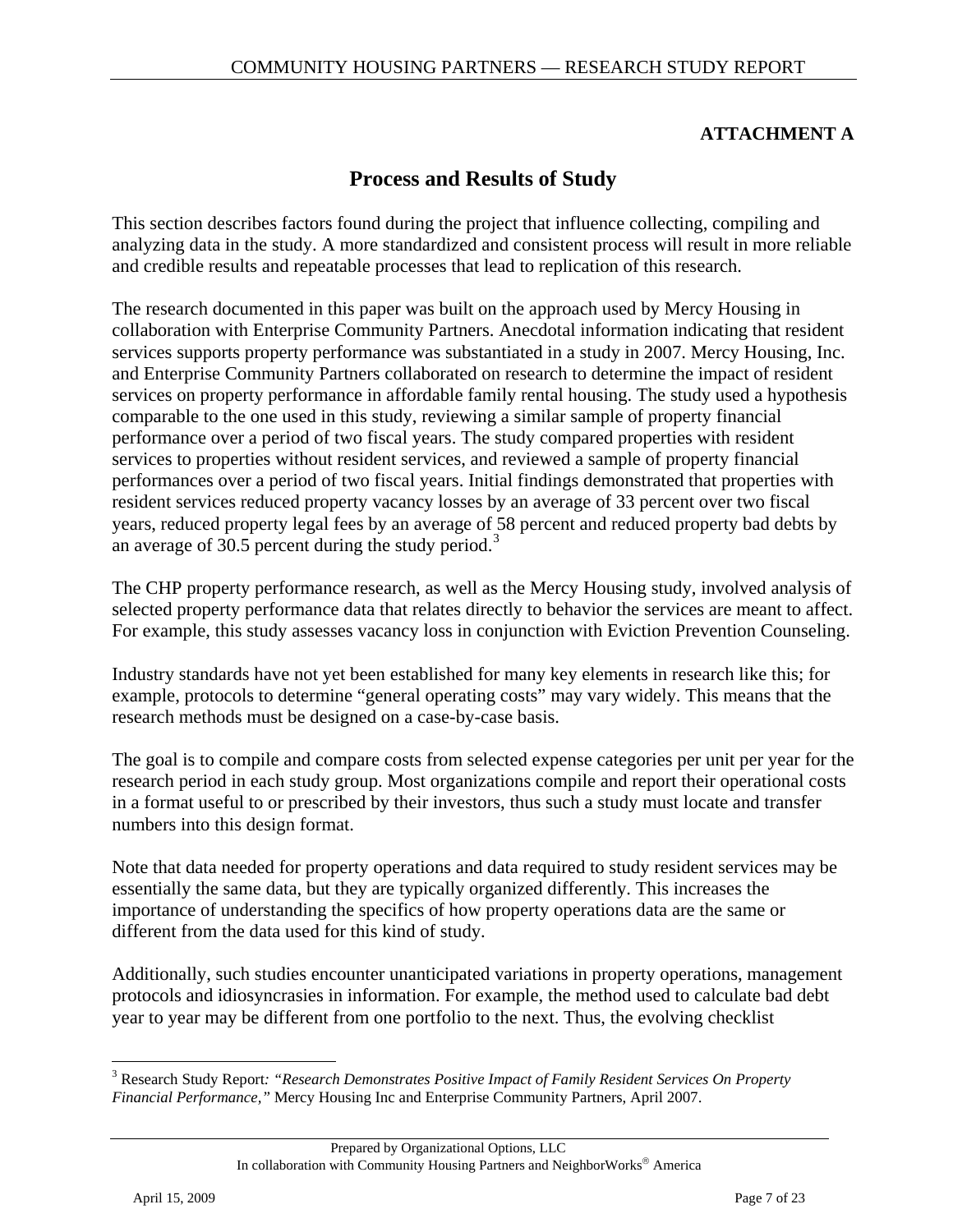(Attachment E) helps troubleshoot and pinpoint potential inconsistencies. **Steps in preparation for this study** are listed below, including solutions to potential problems in establishing comparable data:

- **Determine data points for the study:** Identify a desirable set of data points to be included in the analysis. The interests of the primary end user(s) of the reports influence which data points are most desirable. Some data points desired for this study were not readily available. Therefore, data points (Attachment B) were prioritized by an advisory group of project stakeholders.
- **Use original data:** Original data taken directly from the property accounting database by the researcher (vs. data reported by the organization or a third party) is desirable. Original data is less affected by calculation errors and can be structured specifically for this study. Access to original data also increases accuracy so that study data matches correctly with database data. In this case, for example, there was a change in CHP bad debt accounting from FY '06 to FY '07. This resulted in an inconsistency in how the data was recorded between two fiscal years. In order to get a comparable number, a new income account was created for FY 07 called "bad debt collected," which enabled comparable bad debt data for 2 fiscal years.

For this study, *most* data was taken directly from Timberline, the CHP accounting database, and not interpreted by CHP or a third party, such as NeighborWorks® Multifamily Initiative database. CHP staff provided data for costs of general operating and resident services. These specific numbers were necessary for this study, but were not readily available through Timberline.

**Standardize definitions and protocols:** Inconsistencies in definitions for a particular expense category can influence the comparability of the data. For example, procedures for compiling a category of expenses may have changed during the period of the study, or standardized definitions may not exist or may be verbally communicated on a case-by-case basis. The extent of these inconsistencies must be considered in selecting data points for the design of the study. This points to the importance of standardizing definitions and protocols. In this case, a set of written definitions was developed in cooperation with CHP staff as a part of the study (Attachment D).

It is also important to note that property management software is not pre-loaded with standardized process, terminology definitions or protocols. Even with protocols that were standardized by CHP to strengthen consistency in using the software, Timberline showed some cells with "no entry" and some cells with "no transaction for this period." Further clarification of this potential inconsistency indicated that in both cases there were no expenses for that period.

• **Validate property codes:** Verification is required to validate that each property in the study is a discrete entity. While this information may be known and consistently used internally, confusion may arise due to possible name and/or property code number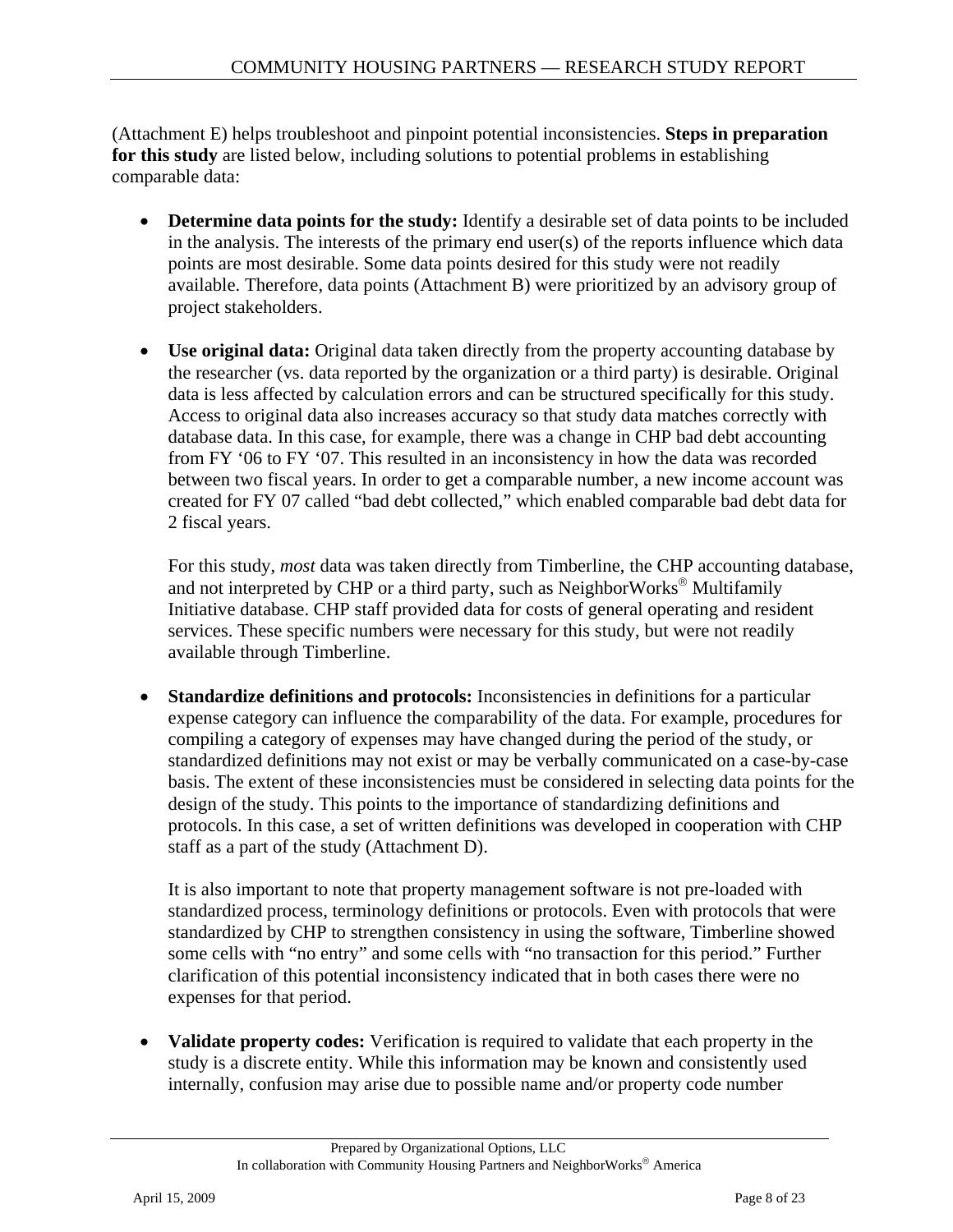transitions. For example, this may occur when ownership of a specific property changes during the period of study. This is necessary in order to have a valid study universe throughout the period of the study. This study involved a limited number of such instances and none in the final groups used for the study.

• **Validate complete data available:** Working within the financial database, the researcher must be able to locate individual properties and each expense category in order to record expenses attributed to that property for each category. This was not a problem for the CHP study.

In some instances, two or more properties may be "clustered" and treated as one discrete property. This occurs most often with very small properties or properties in close proximity. In such a case, data for all data categories for each individual property in the cluster was retrieved from the database before compiling it as a clustered property. In this study, only one cluster of properties (City Lights) is treated as one discrete property. Properties that share resident services and/or property management staff are not necessarily clustered into one discrete property.

- **Verify use of consistent software:** Software used to manage the data should be the same for the period of the study; however this is not always the case. It must be determined whether and how the different software affects the organization of expense categories used in the study. CHP did not change software during this period.
- **Clarify fiscal year structure:** The structure of the fiscal year must be understood. Is the span of the fiscal year the same for all properties in the study? If not, protocols are required to establish equitable comparisons across fiscal years. In this case, all properties at CHP have the same fiscal year during the period of study.

### **Design Features and Method for Comparison Groups**

### **A. "FIRST CUT" COMPARISON**

Properties were selected based on specific criteria uniform for both study groups, allowing continuity of comparison. The first study group is composed of properties *without* resident services; the second study group is composed of properties *with* resident services.. The "first cut" checklist included the following simple criteria:

- Family properties only, eliminating senior and "special needs" properties from the study groups.
- Properties for which complete financial data was available in the 24-month study period. In this case, the CHP database was complete. Therefore, no properties were eliminated from the study on the basis of incomplete data.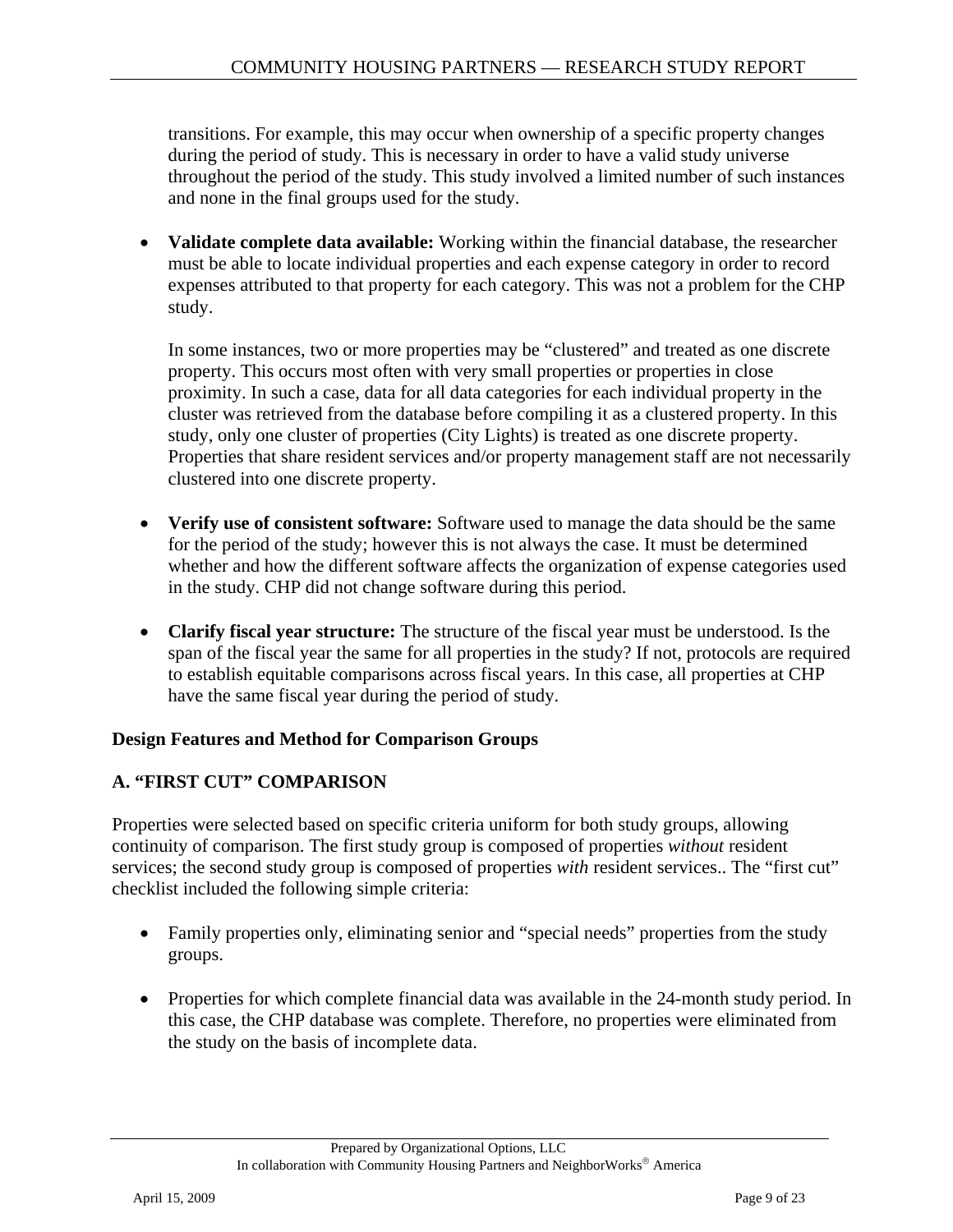- *All* family properties were included regardless of potential influencing factors such as age of property, location (urban, rural, suburban) financial structure, number of units, average household income and so on. At a later point in the study, these criteria were refined.
- Properties with resident services were identified and segmented without consideration (at this point) for types or scope of services offered.

Properties were first organized into two comparison groups, then numbers for the following selected data sets were compiled into a "first cut":

- $\triangleright$  Vacancy loss  $\triangleright$  Bad debt  $\triangleright$  Legal fees  $\triangleright$  Security (omitted — see definitions, Attachment D)  $\triangleright$  Maintenance (omitted — see definitions, Attachment D)
- 

Based on findings in the "first cut," security and maintenance cost categories were omitted for different reasons. (see definitions, Attachment D) In both cases, these expense categories were not easily accessible for this study. Further investigation may make this data more available for future studies.

## **B. REFINING THE COMPARISON GROUPS**

**Review of the "first cut" leads to a closer look at variables as "outliers**" or data anomalies that skew the overall results. We identified these potential characteristics of "outliers" at properties with the following characteristics:

- 1. Large number of units (above 120 units)
- 2. Small number of units (below 25 units)
- 3. Remote properties
- 4. High number of children
- 5. Considered to have "unstable occupancy" during the study, including
	- \* Properties not in the CHP portfolio for the full time period of the study, and
	- \* Properties with extremely high or extremely low operating expenses in one or more cost category.

This list prompted additional analyses to determine if removing any one of these yielded more consistent data results when compared to each other and/or compared to the first cut. While all the characteristics listed above may indeed be influencing factors, greater depth of study is necessary to validate this more conclusively.

The analyses showed variables and prompted removal of some additional properties to improve the comparability of the study groups.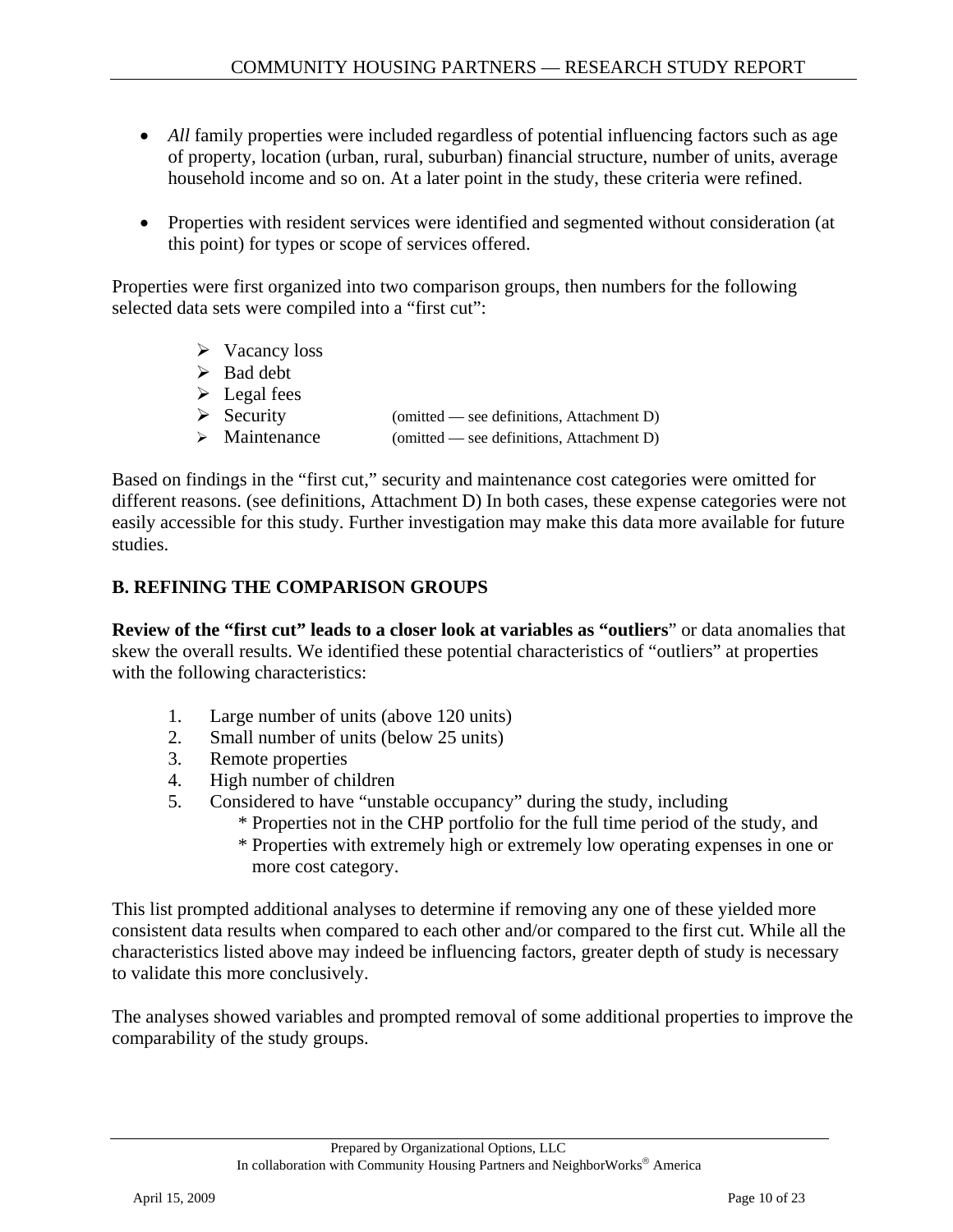- Properties considered to be experiencing "unstable occupancy" (Item 5 above) during the period of the study (see definitions, Attachment D). This criteria was identified by noticing extremely high or extremely low operating expenses in one or more cost category for individual property data between year 1 and year 2. "Unstable occupancy" causes these properties to behave differently financially, and they were therefore removed. In particular, the following was noted:
	- $\triangleright$  Operating costs change dramatically during rehab periods when vacancy rates are likely to be higher and therefore not comparable to more routine leasing situations.
	- $\triangleright$  HUD-specific regulations lead to numerous operational cost differences, making HUD properties unlike others.
- Properties with resident services must offer programming continuously throughout the period of the study. A gap of three months or longer in services caused the property to be removed from the comparison study.
- Wanting a more comprehensive comparison of financial behavior in both study groups, two additional data sets were added to the study: 1) general operating costs for all properties and 2) resident services costs for all resident services properties.

| <b>General Operating Costs at</b><br><b>Properties Without Resident</b> | <b>General Operating Costs at</b><br><b>Properties With Resident Services</b> |
|-------------------------------------------------------------------------|-------------------------------------------------------------------------------|
| <b>Services</b>                                                         |                                                                               |
| Include: Administrative,                                                | <b>Include:</b> Administrative, operations                                    |
| operations and maintenance.                                             | and maintenance, resident services                                            |
| Includes CHP indirect.                                                  | program and staff, Americorps, CHP                                            |
|                                                                         | indirect resident services expenses                                           |
| <b>Exclude:</b> Taxes, insurance,                                       | <b>Exclude:</b> Taxes and insurance,                                          |
| utilities, capital expense, debt                                        | utilities, capital expense, debt                                              |
| service                                                                 | service                                                                       |

#### **All properties included in this report have the following characteristics:**

- Were considered family properties, any number of units in any location
- Were in CHP's portfolio during the full period of study
- Had "stable occupancy" during the full period of study
- Had complete data available in identified cost categories during the full period of study
- Had continuous resident services available during the full period of study for properties offering resident services.

| <b>Annual Savings (with Resident Services)</b> |             | <b>Costs (with Resident Services)</b> |                                      |  |
|------------------------------------------------|-------------|---------------------------------------|--------------------------------------|--|
| Vacancy loss:                                  | $$97/$ unit | Direct costs: \$79/unit               |                                      |  |
| Bad debt:                                      | \$116/unit  |                                       | Indirect costs: \$200/unit (average) |  |
| Legal fees:                                    | \$23/unit   |                                       |                                      |  |
| <b>Total savings:</b>                          | \$236/unit  | <b>Total costs:</b>                   | $$279/$ unit                         |  |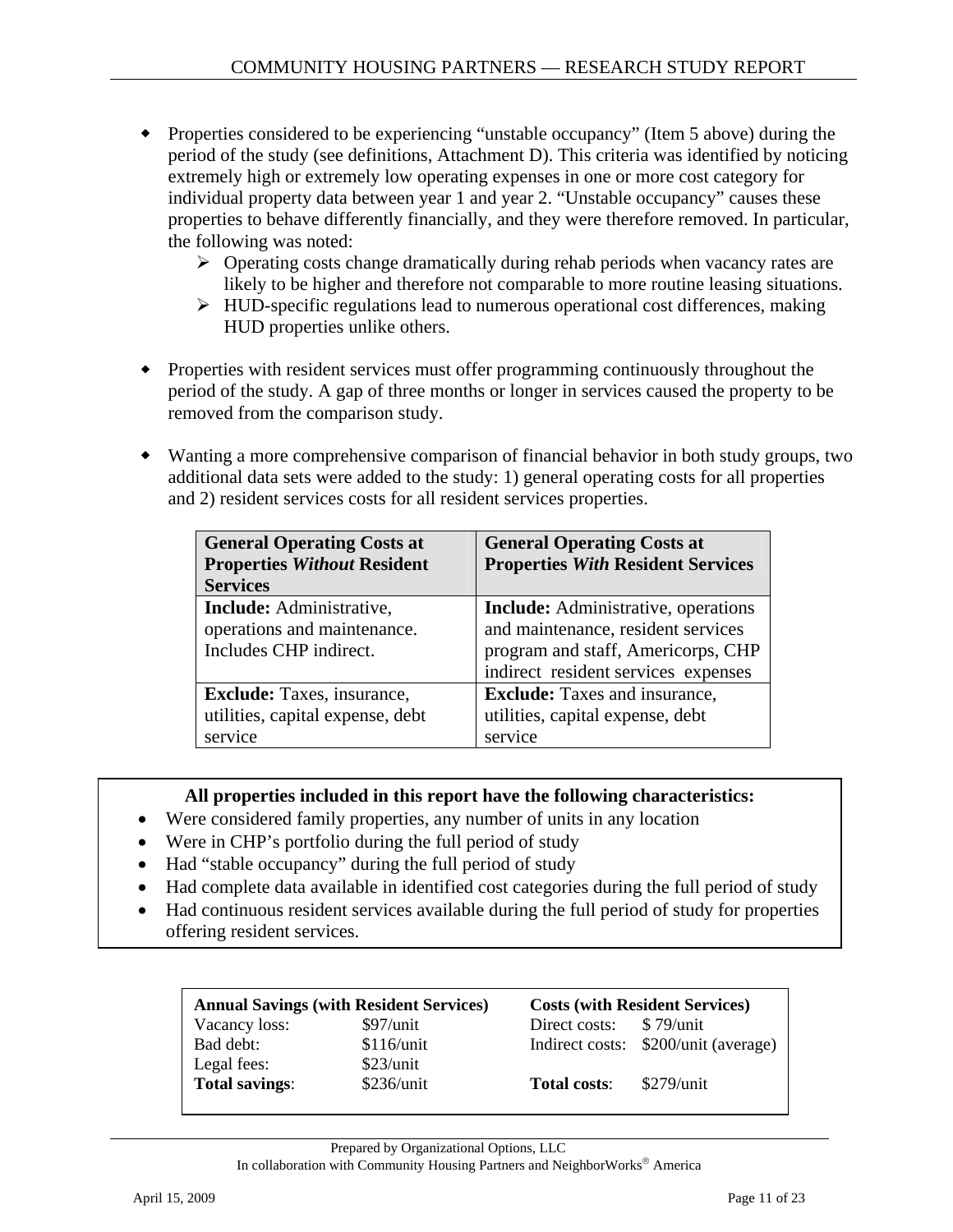# **Family properties** *without* **resident services 543 units 9 properties met criteria**

9 properties met criteria for this study

#### **Family properties** *with* **resident services**

961 units 12 properties met criteria for this study

#### **EXHIBIT A:** The table below shows fiscal data.

|                    | #1<br><b>Vacancy</b><br><b>Loss/Unit</b><br>2-Year<br>Average<br>FY 2006-<br>2007 | #2<br><b>Net Bad</b><br>Debt/Unit<br>2-Year<br>Average<br>FY 2006-<br>2007 | #3<br>Legal<br>Fees/Unit<br>2-Year<br>Average<br>FY 2006-<br>2007 | #4<br>General<br><b>Operating/Unit</b><br>2-Year<br>Average<br>FY 2006-2007 | #5<br>General<br><b>Operating/Unit</b><br>2-Year<br>Average<br><b>Less Direct</b><br><b>RS Costs</b><br>FY 2006-2007 |
|--------------------|-----------------------------------------------------------------------------------|----------------------------------------------------------------------------|-------------------------------------------------------------------|-----------------------------------------------------------------------------|----------------------------------------------------------------------------------------------------------------------|
| <b>No RS</b>       | \$274                                                                             | \$235                                                                      | \$68                                                              | \$2,684                                                                     | \$2,684                                                                                                              |
| <b>With RS</b>     | \$177                                                                             | \$119                                                                      | \$45                                                              | \$2,818                                                                     | \$2,739                                                                                                              |
| \$ Difference/Unit | \$97                                                                              | \$116                                                                      | \$23                                                              | (\$134)                                                                     | (\$55)                                                                                                               |
| % Difference       | 35% lower<br>cost                                                                 | 49% lower<br>cost                                                          | 34% lower<br>cost                                                 | 5% higher<br>cost                                                           | 2% higher<br>cost                                                                                                    |

#### **EXHIBIT B:** The table below shows fiscal data.

| <b>Eviction</b><br><b>Prevention</b><br><b>Compared With No</b><br><b>Eviction</b><br><b>Prevention</b> | #1<br><b>Vacancy</b><br>Loss/Unit<br>2-Year<br>Average<br>FY 2006-<br>2007 | #2<br><b>Net Bad</b><br>Debt/Unit<br>2-Year<br>Average<br>FY 2006-<br>2007 | #3<br>Legal<br>Fees/Unit<br>2-Year<br>Average<br>FY 2006-<br>2007 | #4<br>General<br><b>Operating/Unit</b><br>2-Year Average<br>FY 2006-2007 |
|---------------------------------------------------------------------------------------------------------|----------------------------------------------------------------------------|----------------------------------------------------------------------------|-------------------------------------------------------------------|--------------------------------------------------------------------------|
| No EP                                                                                                   | \$179                                                                      | \$126                                                                      | \$43                                                              | \$3,244                                                                  |
| With EP                                                                                                 | \$156                                                                      | \$107                                                                      | \$40                                                              | \$2,752                                                                  |
| \$ Difference/Unit                                                                                      | \$23                                                                       | \$19                                                                       | \$3                                                               | \$492                                                                    |
| % Difference                                                                                            | 13% lower<br>costs                                                         | 15% lower<br>costs                                                         | 7% lower<br>costs                                                 | 15% lower costs                                                          |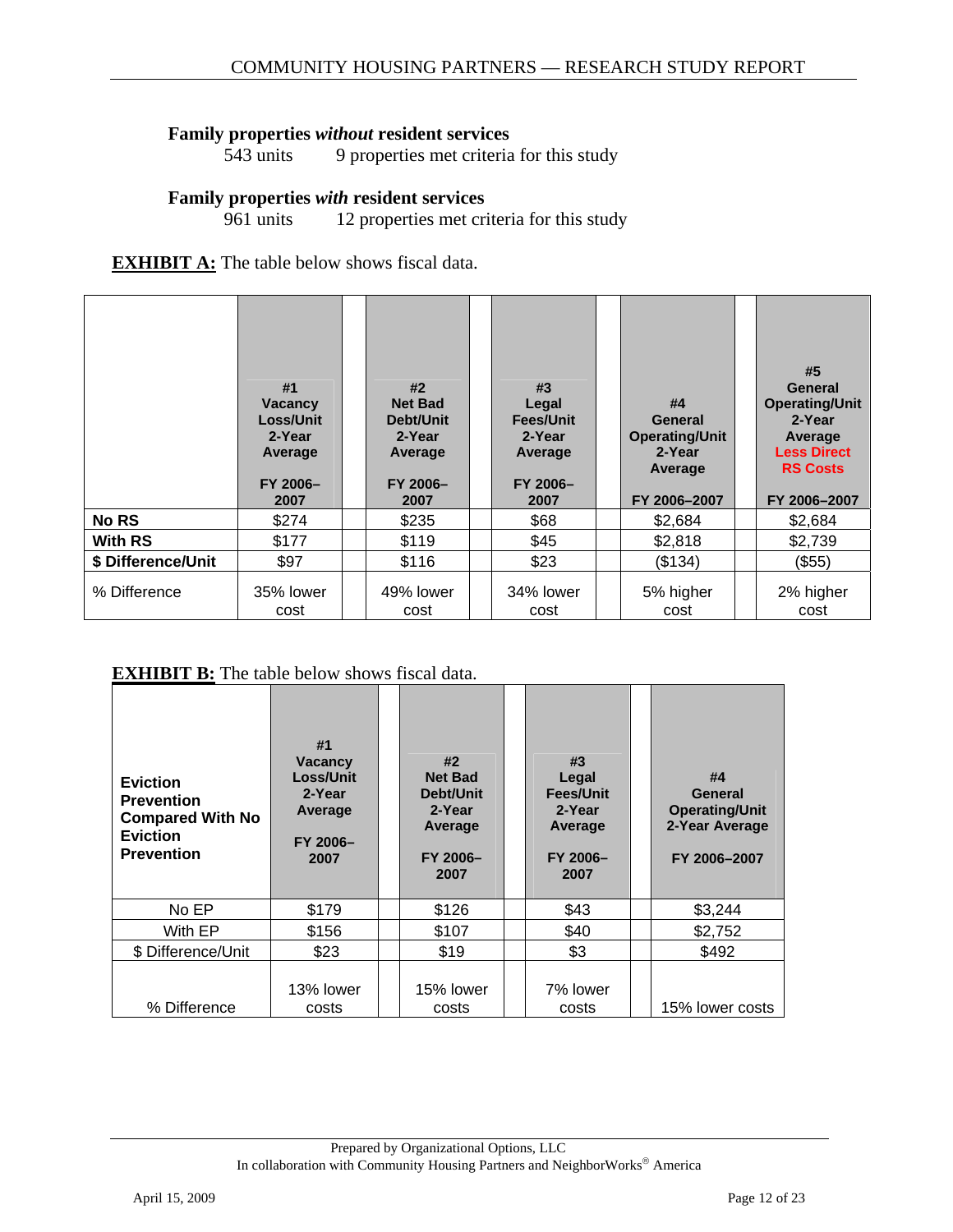It should be noted that most service-enriched affordable housing organizations are able to provide resident services at larger family properties. It is uncommon to find resident services at family properties with fewer than 40 units. This limits the design of such comparative studies by causing the number of units to be higher in properties with resident services..

For purposes of this study, general operating costs are defined as costs that CHP can control, including administrative, property operations, maintenance and legal expenses. Costs not included in general operations compilation are cost categories not controllable by CHP and thus result in variables beyond CHP control such as age of property or local and state regulations. Also *excluded* are utilities, taxes, insurance, capital expenses and debt services. Vacancy loss and bad debt costs are also excluded in general operating expenses.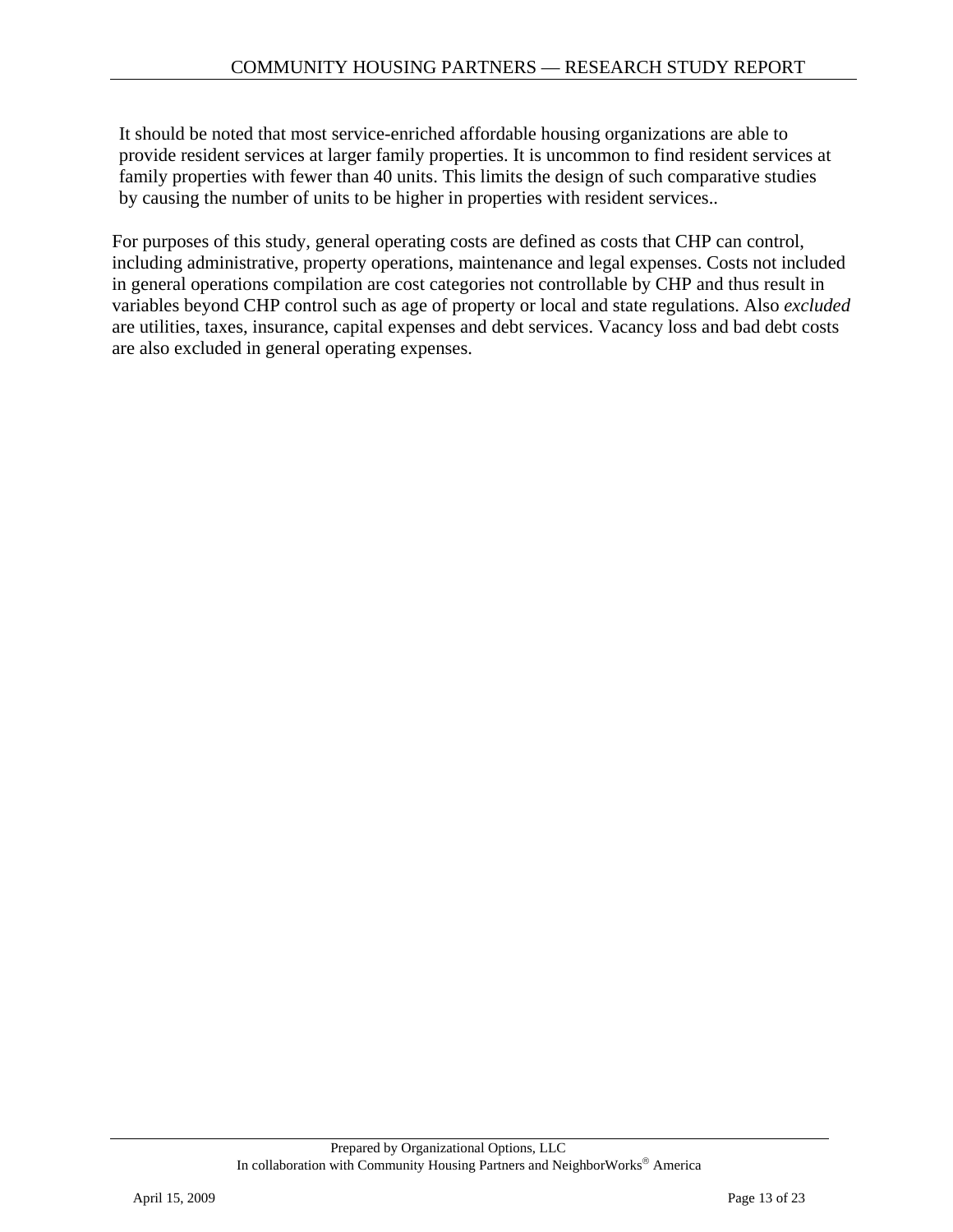#### **ATTACHMENT B**

# **DATA POINTS**

NOTE: The scope of this study does not allow all data categories to be compiled and correlated against the primary findings. Therefore, some of the data categories below were not used for this study but are listed here to inform future work in this field.

|                | <b>DATA CATEGORY</b>                   | <b>AVAILABILE</b> | <b>COMMENT</b>                                             |
|----------------|----------------------------------------|-------------------|------------------------------------------------------------|
| $\mathbf{1}$   | Year Built/Rehabbed                    | <b>YES</b>        | Not used for this study.                                   |
|                | <b>Occupancy Date</b>                  |                   |                                                            |
| $\overline{2}$ | <b>Total Number of Units</b>           | <b>YES</b>        | Primary data used for this study.                          |
| $\overline{3}$ | <b>Types of Support Services</b>       | <b>YES</b>        | Eviction Prevention data used and correlated. Other        |
|                |                                        |                   | data not used for this study.                              |
| 4              | <b>Vacancy Losses</b>                  | <b>YES</b>        | Primary data used for this study.                          |
| 5              | Legal Expenses                         | <b>YES</b>        | Primary data used for this study.                          |
| 6              | <b>Bad Debt</b>                        | <b>YES</b>        | Primary data used for this study.                          |
| $\overline{7}$ | Maintenance Expenses                   | <b>YES</b>        | Cost details available but deeply embedded in financial    |
|                |                                        |                   | database. This data not used for this study.               |
| 8              | <b>Security Expenses</b>               | <b>YES</b>        | Cost details available but security not universally        |
|                |                                        |                   | necessary and thus not consistently incurred across the    |
|                |                                        |                   | CHP portfolio. This data is not comparable and not         |
|                |                                        |                   | used for this study.                                       |
| $\overline{9}$ | Per-Unit Operating Expenses            | Not routinely     | Compiled for this study. See full report.                  |
|                |                                        | available.        |                                                            |
|                |                                        | Compiled for      |                                                            |
|                |                                        | this study        |                                                            |
| 10             | Urban, Suburban, Rural                 | NO                | "Remote" (rural) locations may influence ability to        |
|                |                                        |                   | provide Resident Services. No properties included in       |
|                |                                        |                   | this study were considered "remote" by CHP staff.          |
|                |                                        |                   | Urban and suburban not factors in this study.              |
| 11             | Average HH Income at Each              | NO                | Not used for this study, however "zero" income (HUD)       |
|                | Property                               |                   | properties were excluded.                                  |
| 12             | Number of Children at the              | qualified         | Not used for this study.                                   |
|                | Property                               |                   |                                                            |
| 13             | Comparison of Costs to                 | qualified         | Primary data used for this study. CHP uses the standard    |
|                | <b>Evictions and Resident Turnover</b> |                   | that every prevented eviction saves them \$1,500.          |
| 14             | Size of Common Space                   | qualified         | At individual property records. Consider sq ft/unit. Not   |
|                |                                        |                   | used for this study.                                       |
| 15             | <b>Insurance Rates</b>                 | qualified         | Relates to type of property, type of financing, state law. |
|                |                                        |                   | Not used for this study.                                   |
| 16             | Census Tract                           | <b>YES</b>        | Not used for this study.                                   |
| 17             | Construction Type (New, Rehab,         | <b>YES</b>        | Properties in rehab during the period of study were        |
|                | Acquired)                              |                   | excluded due to impact of rehab on vacancy patterns.       |
| 18             | <b>Cost of Resident Services at</b>    | YES. Compiled     | Resident services costs added to general operating         |
|                | Property (including salary,            | for this study.   | category for this study.                                   |
|                | program expenses, indirect per         |                   |                                                            |
|                | site with resident services)           |                   |                                                            |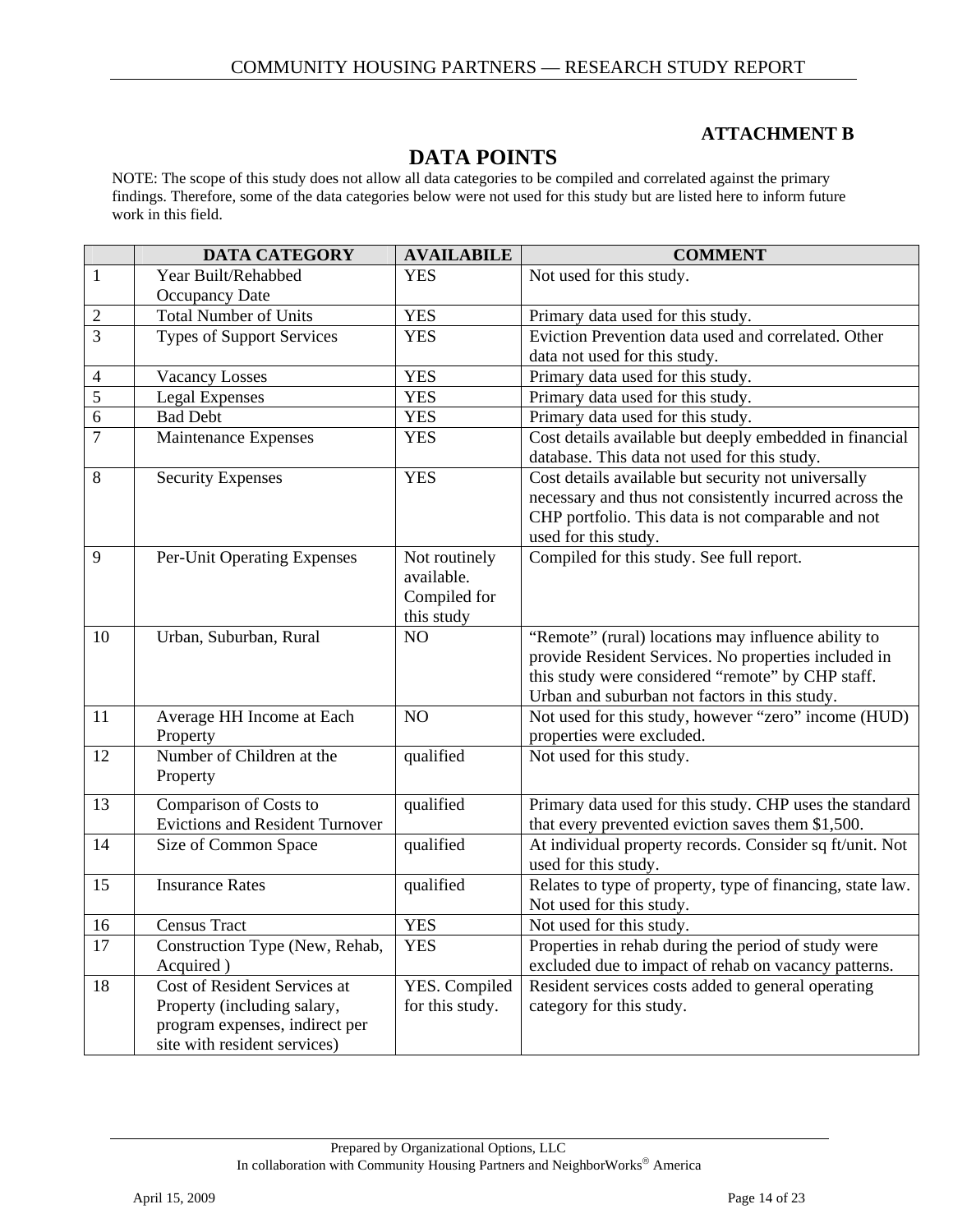## **ATTACHMENT C**

# **DEFINITIONS FOR KEY TERMINOLOGY IN USE FOR CHP COMPARITIVE STUDY**

**BAD DEBT:** Any uncollectible rent, damages, late fees, and so on owed by the tenant that have been written off and turned over to collections. CHP also employs the policy of reserving against receivables all uncollected resident charges over 90 days at the end of each quarter.

For the purpose of this study, bad debt expenses were offset by any collected bad debt, which would be the collection of any resident charges that had been written off previously.

**EVICTION PREVENTION:** CHP uses eviction prevention protocols (Attachment D) describing the action steps followed to provide Eviction Prevention Counseling.

**GENERAL OPERATING COSTS:** The following expense categories are *included:*  administrative, property operations and maintenance. Legal expenses are also included in general operating costs.

*Excluded* from general operations compilation are cost categories that are not controllable by CHP and thus result in variables beyond CHP control such as age of property or local or state regulations. Costs *excluded* are utilities, taxes, insurance, capital expenses and debt services. Vacancy loss and bad debt costs are also excluded in general operating expenses.

**LEGAL FEES:** CHP includes attorney fees for eviction As well as criminal and credit checks.

**MAINTENANCE:** Maintenance expenses at CHP include grounds maintenance payroll and supply, janitorial payroll and supply, decorating supply and repair, extermination and trash removal. These data were deeply embedded in Timberline and not readily accessible in the form needed for the study and therefore were not used for this study.

#### **RESIDENT SERVICES:**

**Core Services:** Core programming includes providing access to mainstream resources, Eviction Prevention Counseling, financial literacy tutoring, healthcare education, job readiness skills building, computer labs and technology training.

**Enhanced Services:** Included in this category of services are homebuyer education to help people achieve the dream of homeownership; community building and resident leadership development through tenant councils and volunteer opportunities; after-school programming to increase youth literacy and youth civic engagement; personal development through seminars on topics such as self esteem, conflict resolution and service learning; and community service projects to increase empathy and awareness of social, economic and environmental problems.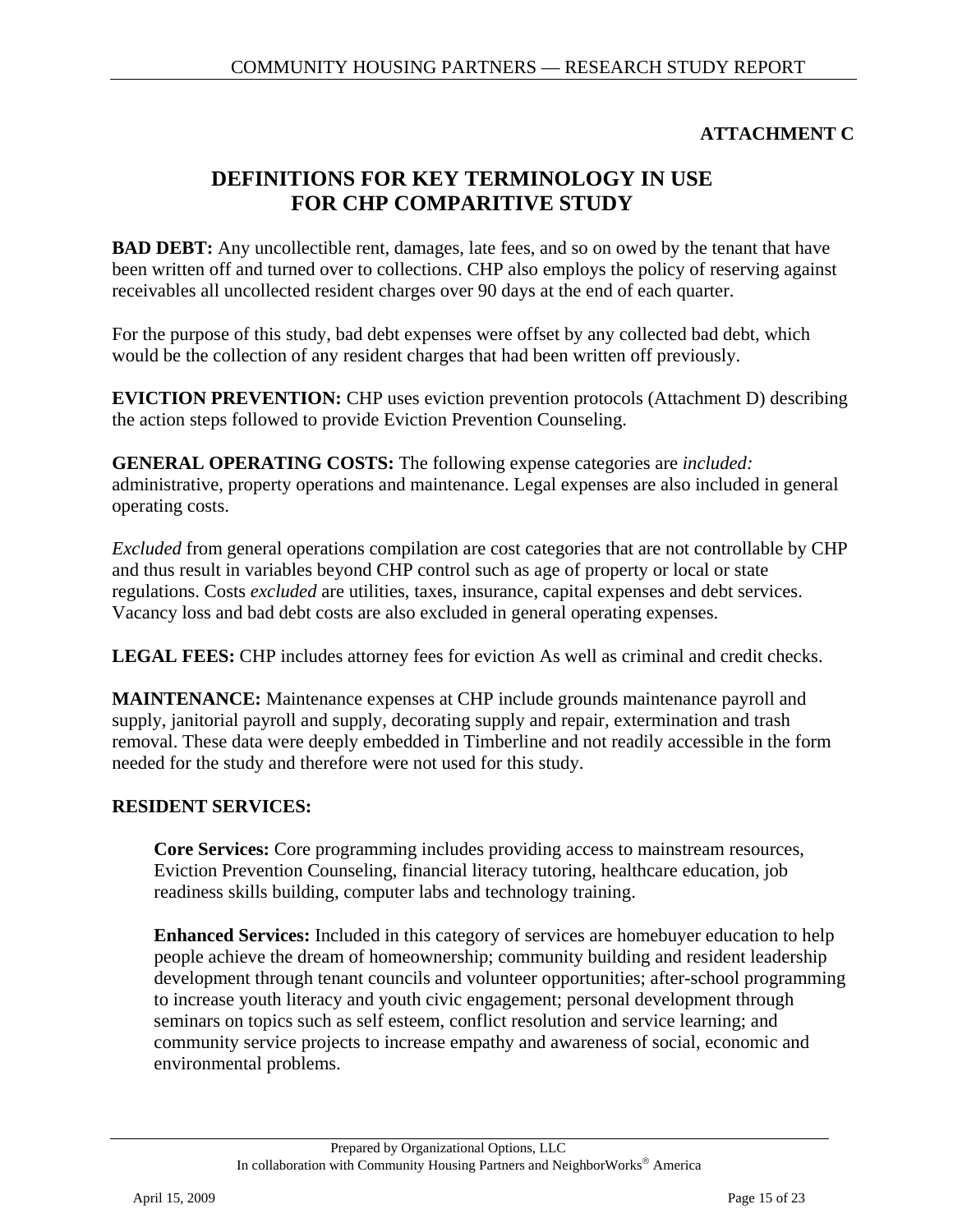**RESIDENT SERVICES COST:** These include direct program costs paid by the property, direct payroll costs paid by the property (not including benefits or payroll taxes), Americorp member indirect costs (if property utilizes Americorp members) and an allocation of indirect RS expenses paid by CHP.

All these costs are offset by any income the property receives toward RS such as donations, excess income rent from HUD or grants.

**INDIRECT RESIDENT SERVICES COSTS:** For the purposes of this study, the only indirect costs included were resident services costs paid for by CHP, not by the properties, the CHP match portion of the Americorp grant and the Resident Services department. The match portion of the Americorp grant was calculated based on the number of Americorp members and then distributed to the properties utilizing the members based on number of members used.

The Resident Services department expenses were allocated to the properties providing services based on the number of units.

**SECURITY:** Security is not needed consistently at CHP properties; therefore data were not comparable across properties and was not included in this study.

When calculating security costs, CHP includes:

- Costs contracted out to third-party providers, typically due to liability issues. These may be mandated by owner.
- Security equipment costs.

Costs relating to 24-hour desk clerks are *not* included.

**UNSTABLE OCCUPANCY:** Property occupancy is considered "unstable" when the following apply:

- ♦ Properties were in rehabilitation for a significant period during the timeframe of the study.
- ♦ Properties were not owned by CHP for a significant period of time during the timeframe of the study.
- ♦ Properties were owned but not managed by CHP. These properties will not be operated in the same way in order to meet the same CHP standards.

**VACANCY LOSS:** Days the unit is unleased translated into lost revenue for each vacancy day.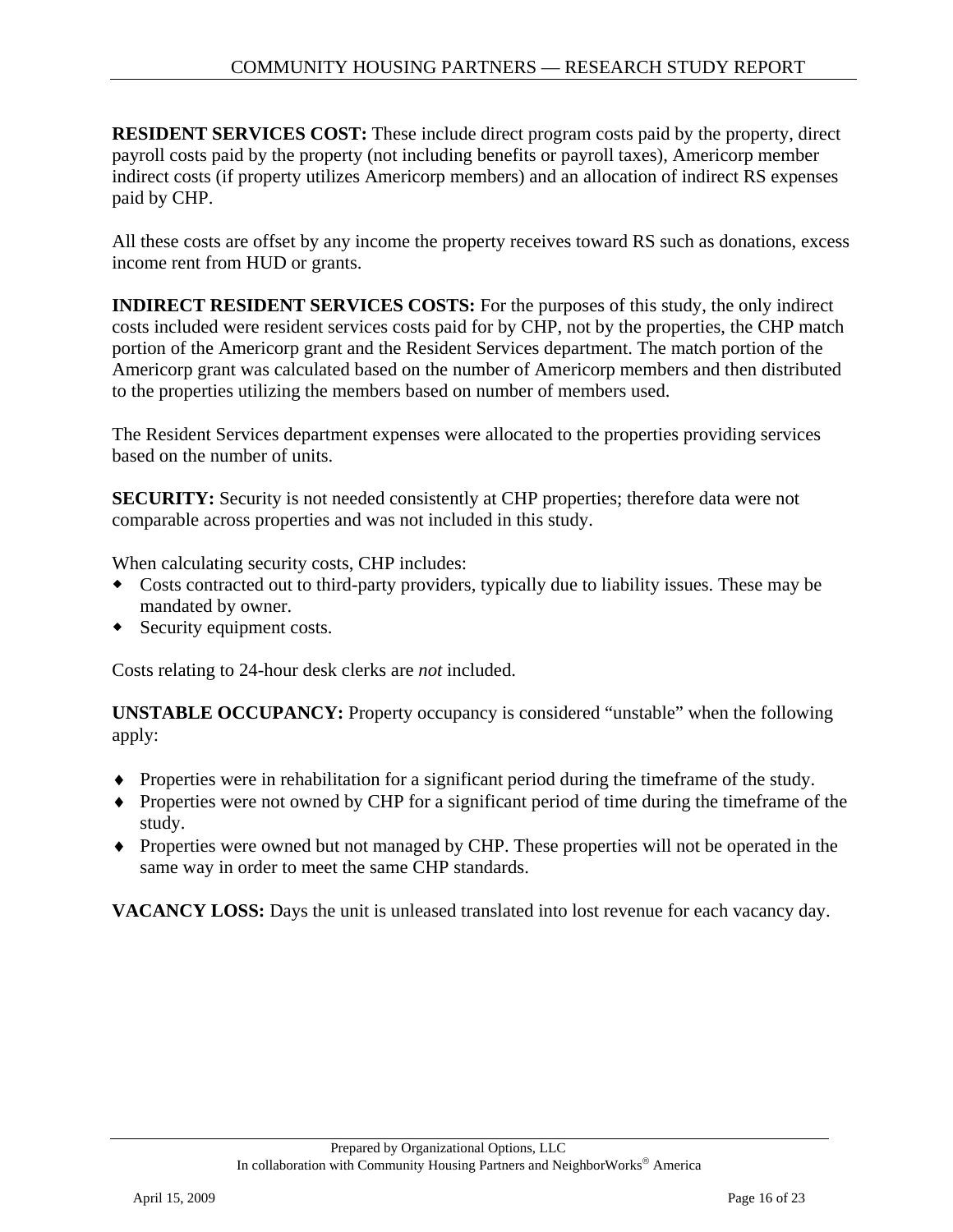# **COMMUNITY HOUSING PARTNERS EVICTION PREVENTION PROTOCOLS**

### **Change in Income Due to Unemployment**

| <b>Action</b>                                                                                                                                                                                                         | <b>Resident Services/Property</b><br><b>Management Responsibility</b> | <b>Time Period</b>                                                   |
|-----------------------------------------------------------------------------------------------------------------------------------------------------------------------------------------------------------------------|-----------------------------------------------------------------------|----------------------------------------------------------------------|
| Inform the resident that he or she is being referred to<br>Resident Serices to assist with a job search.                                                                                                              | <b>PM</b>                                                             |                                                                      |
| Send a referral form to Resident Services for follow-<br>up assistance.                                                                                                                                               | <b>PM</b>                                                             | Within 24 hours of completion of<br>referral form                    |
| Follow up and work with the resident to develop a<br>plan of action to resolve employment and/or zero-<br>income issues.                                                                                              | <b>RS</b>                                                             | Within 72 hours of receipt of referral<br>form                       |
| Follow up with the resident to ensure completion of<br>the plan of action and to notify them that they will be<br>placed on the watch list.                                                                           | <b>RS</b>                                                             | Weekly                                                               |
| Update PM staff on the status of the resident during<br>weekly staff meetings.                                                                                                                                        | <b>RS</b>                                                             | Weekly                                                               |
| If a resident has not followed through with his or her<br>agreed-upon plan of action at the end of a month,<br>refer back to PM for further action.                                                                   | <b>RS</b>                                                             | 30 days after initial contact with<br>resident by the RS coordinator |
| If, after three attempts, the resident refuses to meet or<br>does not show up for scheduled meetings with the RS<br>staff to develop a plan, refer back to PM as<br>uninterested in complying the occupancy criteria. | <b>RS</b>                                                             |                                                                      |
| Provide PM with a follow-up report detailing each<br>attempt and outcome.                                                                                                                                             | <b>RS</b>                                                             |                                                                      |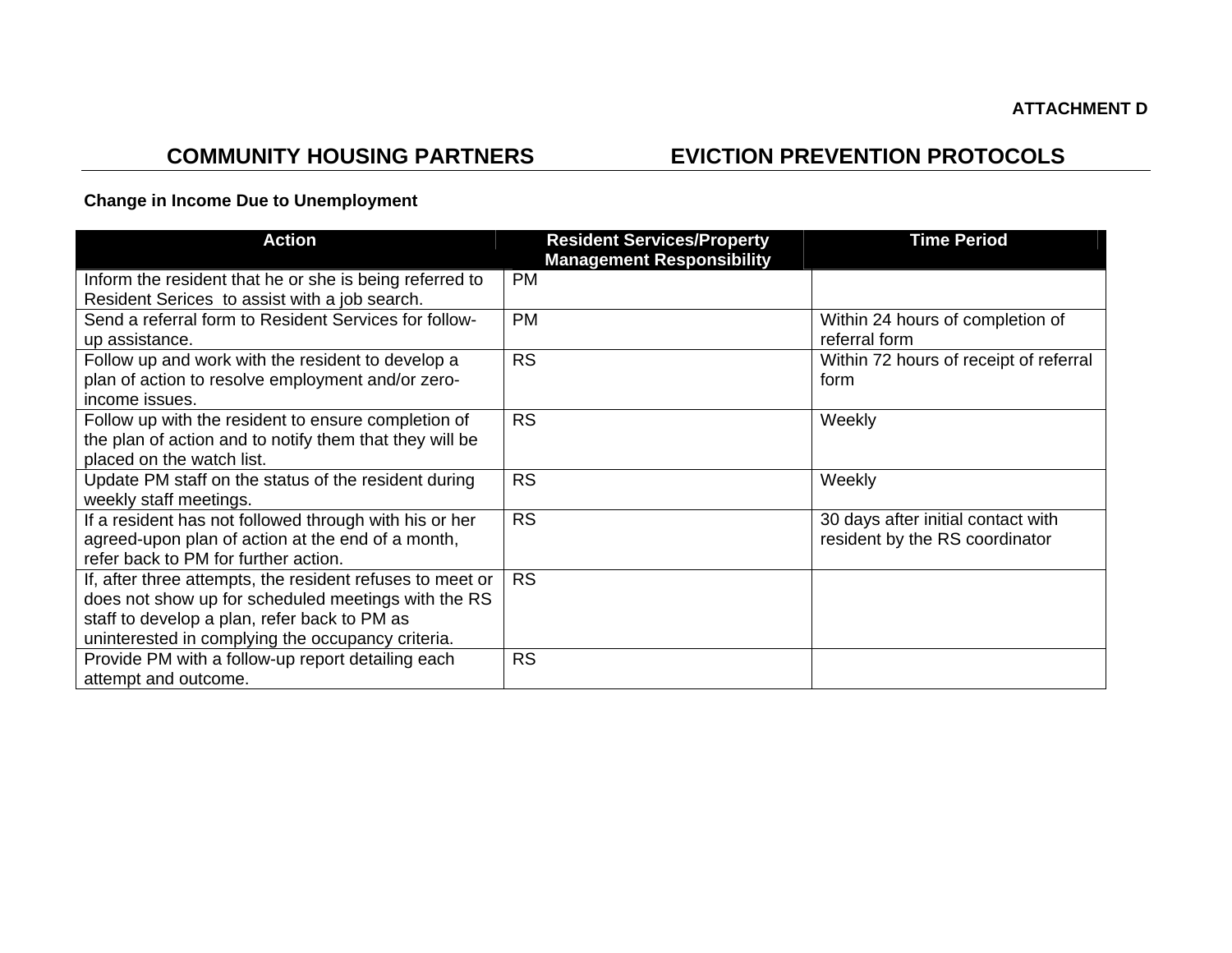| History of Late Rent Payments and No Rent Payment<br>Residents not meeting the lease criteria of on-time rent payment will be identified by property management using the following steps:                                                                    |                                                                       |                                        |  |  |
|---------------------------------------------------------------------------------------------------------------------------------------------------------------------------------------------------------------------------------------------------------------|-----------------------------------------------------------------------|----------------------------------------|--|--|
| <b>Action</b>                                                                                                                                                                                                                                                 | <b>Resident Services/Property</b><br><b>Management Responsibility</b> | <b>Time Period</b>                     |  |  |
| <b>LATE PAYMENT OF RENT</b>                                                                                                                                                                                                                                   |                                                                       |                                        |  |  |
| Residents who are late with rent payments will be referred to Resident<br>Services for follow-up.                                                                                                                                                             | <b>PM</b>                                                             | 6 <sup>th</sup> day of the month       |  |  |
| Provide copies of any contacts with the resident with regard to the late<br>payment issues.                                                                                                                                                                   | <b>PM</b>                                                             |                                        |  |  |
| Assess the cause of the issue with the resident within one week of<br>receipt of referral (financial management, loss of income, disorganized<br>household) and assist the resident developing an action plan to meet<br>the payment plan as developed by PM. | $\overline{\text{RS}}$                                                |                                        |  |  |
| If, after three attempts, the resident refuses to meet with the Resident<br>Services staff member to develop a plan, refer back to PM as<br>uninterested in complying with the lease criteria.                                                                | <b>RS</b>                                                             |                                        |  |  |
| Provide PM with a follow-up report detailing each attempt and<br>outcome.                                                                                                                                                                                     | <b>RS</b>                                                             |                                        |  |  |
| Inform Resident Services of the status of late rent payers.                                                                                                                                                                                                   | <b>PM</b>                                                             | 6 <sup>th</sup> day of each month      |  |  |
| <b>NONPAYMENT OF RENT</b>                                                                                                                                                                                                                                     |                                                                       |                                        |  |  |
| Refer a resident behind in his or her rent while following through with<br>the initial court action.                                                                                                                                                          | <b>PM</b>                                                             | 6 <sup>th</sup> day of each month      |  |  |
| Assess the cause of the issue and assist the resident with a plan of<br>action, including a recommendation for a payment agreement (that is<br>preapproved by PM), if there is good cause.                                                                    | <b>RS</b>                                                             | Within 24 hours of referral<br>from PM |  |  |
| If, after three attempts, the resident refuses to meet with the Resident<br>Services staff member to develop a plan, refer back to PM as<br>uninterested in complying with the lease criteria.                                                                | $\overline{\text{RS}}$                                                |                                        |  |  |
| Provide PM with a follow-up report detailing each attempt and<br>outcome.                                                                                                                                                                                     | <b>RS</b>                                                             |                                        |  |  |
| Inform Resident Services of the further actions taken with these<br>residents during the staff meeting.                                                                                                                                                       | <b>PM</b>                                                             | Weekly                                 |  |  |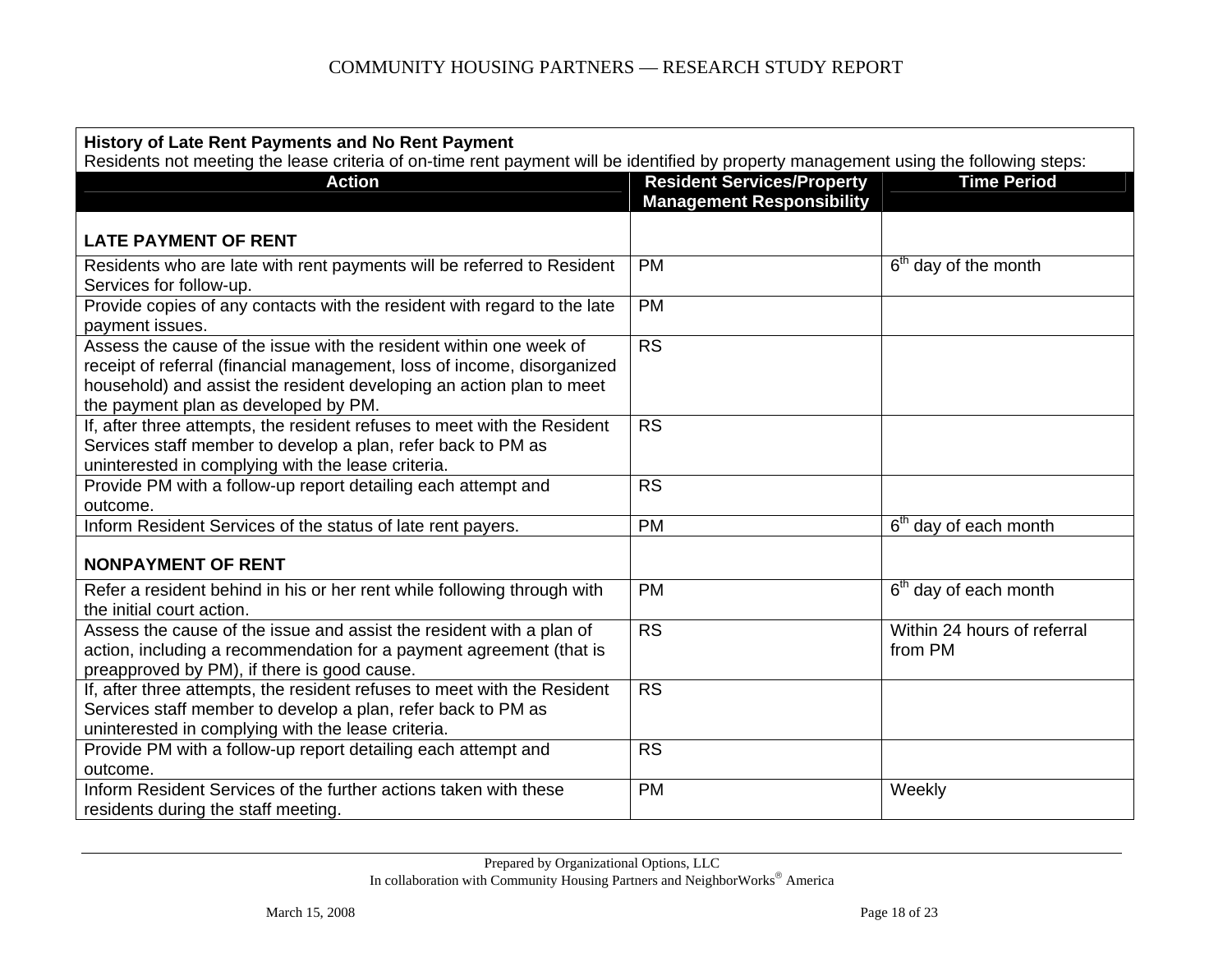#### **Housekeeping Issues**

Residents who are in danger of violating their lease agreement due to poor housekeeping will be identified in the following ways:

- **•** During the annual household inspection done by PM;
- **•** During a routine maintenance request.

| <b>Action</b>                                                        | <b>Resident Services/Property</b> | <b>Time Period</b>                     |
|----------------------------------------------------------------------|-----------------------------------|----------------------------------------|
|                                                                      | <b>Management Responsibility</b>  |                                        |
| Report to PM any resident identified as having housekeeping          | Maintenance; RS, PM               |                                        |
| issues during a maintenance or Resident Services home visit.         |                                   |                                        |
| Schedule a routine house inspection. PM will provide a report to     | <b>PM</b>                         | Within one week of the report from     |
| the resident identifying the housekeeping issues that need to be     |                                   | maintenance or community initiatives   |
| resolved prior to a follow-up inspection.                            |                                   |                                        |
| Refer to Resident Servkices.                                         | <b>PM</b>                         |                                        |
| Make a home visit to offer education and assistance in curing the    | <b>RS</b>                         |                                        |
| housekeeping issue.                                                  |                                   |                                        |
| Work with the resident to develop a plan for both the initial issues | <b>RS</b>                         | Within 48 hours of watch list referral |
| and ongoing housekeeping concerns. First contact will be made        |                                   |                                        |
| with the resident.                                                   |                                   |                                        |
| If, after three attempts, the resident refuses to meet or does not   | <b>RS</b>                         |                                        |
| show up for scheduled meetings with the Resident Services staff      |                                   |                                        |
| member to develop a plan, refer back to PM as uninterested in        |                                   |                                        |
| complying with the admissions and occupancy criteria.                |                                   |                                        |
| Provide PM with a follow-up report detailing each attempt and        | <b>RS</b>                         |                                        |
| outcome.                                                             |                                   |                                        |
| PM will schedule a follow-up inspection.                             | <b>PM</b>                         | Within 2 weeks of initial inspection   |
| If the resident fails the second follow-up inspection, PM will send  | <b>PM</b>                         |                                        |
| a 21-day notice to vacate. PM will also send a second referral to    |                                   |                                        |
| Resident Services for follow-up.                                     |                                   |                                        |
| If the housekeeping issue is cured after the 21-day notice is sent,  | <b>PM</b>                         |                                        |
| schedule a follow-up inspection and notify Resident Services of      |                                   |                                        |
| the date of inspection and the results.                              |                                   |                                        |
| Inform Resident Services of further actions taken with these         | <b>PM</b>                         | Weekly staff meetings                  |
| residents.                                                           |                                   |                                        |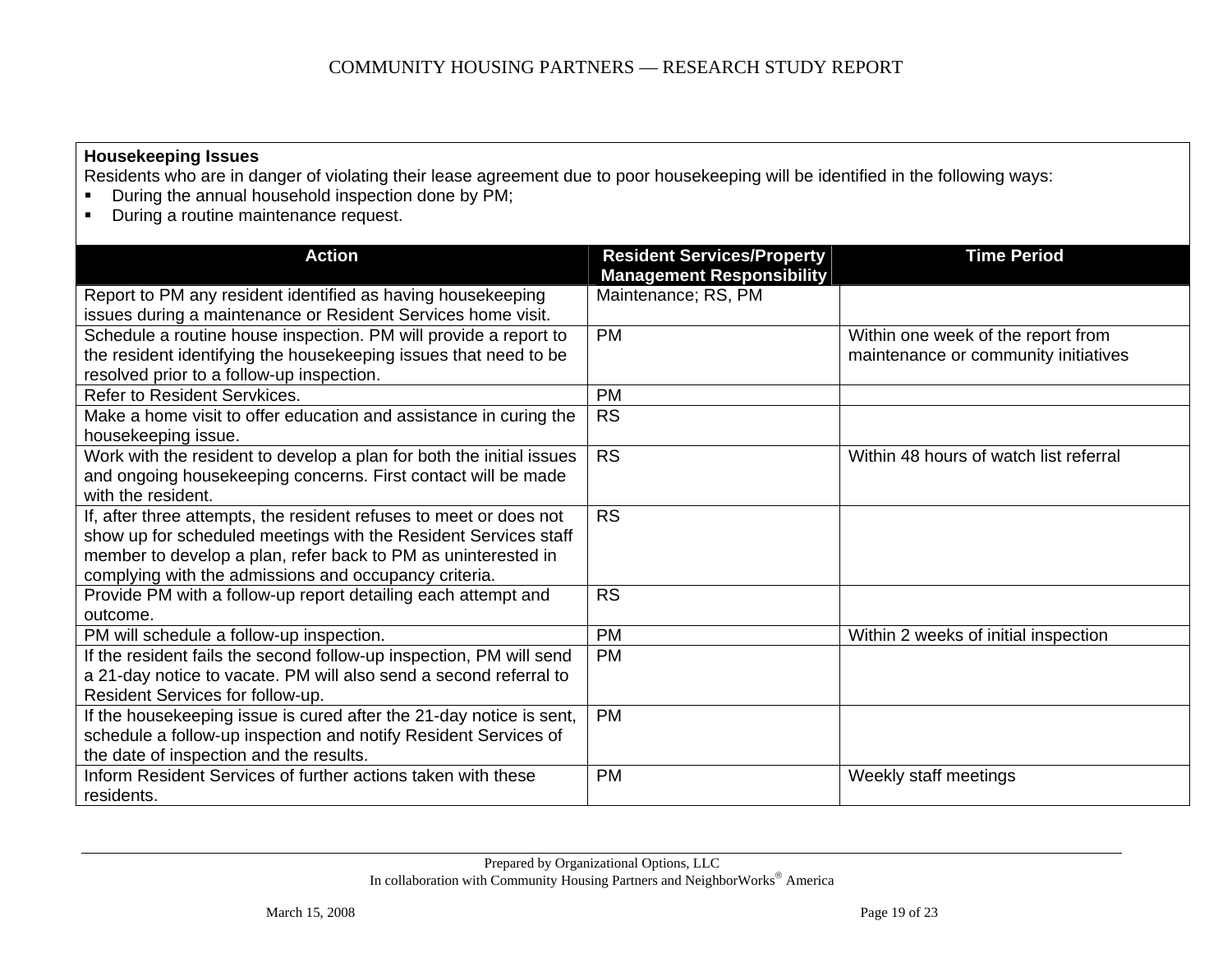**Other Lease Violations Such as Noise Complaints, Excessive Visitors, Loitering, Youth Behavioral Issues, Youth Violence and Vandalism** 

| <b>Action</b>                                                      | <b>Resident Services/Property</b><br><b>Management Responsibility</b> | <b>Time Period</b>               |
|--------------------------------------------------------------------|-----------------------------------------------------------------------|----------------------------------|
| Follow complaints through PM channels with an incident report,     | <b>PM</b>                                                             |                                  |
| place on the watch list and refer to Resident Services.            |                                                                       |                                  |
| Work with the family to develop a written plan for resolution and  | <b>RS</b>                                                             |                                  |
| follow up to ensure that issues are resolved. Keep records         |                                                                       |                                  |
| detailing the specific interventions, referrals and results.       |                                                                       |                                  |
| Inform Resident Services of any new complaints that may occur.     | <b>PM</b>                                                             |                                  |
| Update PM on the progress of the family at the weekly staff        | <b>RS</b>                                                             |                                  |
| meetings.                                                          |                                                                       |                                  |
| If, after three attempts, the resident refuses to meet or does not | <b>RS</b>                                                             |                                  |
| show up for scheduled meetings with the Resident Services staff    |                                                                       |                                  |
| member to develop a plan, refer back to PM as uninterested in      |                                                                       |                                  |
| complying with the lease criteria.                                 |                                                                       |                                  |
| Refer back to PM for eviction proceedings residents who do not     | <b>RS</b>                                                             |                                  |
| choose to follow the plan of action steps or correct the problem   |                                                                       |                                  |
| during the designated time period.                                 |                                                                       |                                  |
| Inform Resident Services of further actions taken with these       | <b>PM</b>                                                             | Weekly staff/watch list meetings |
| residents.                                                         |                                                                       |                                  |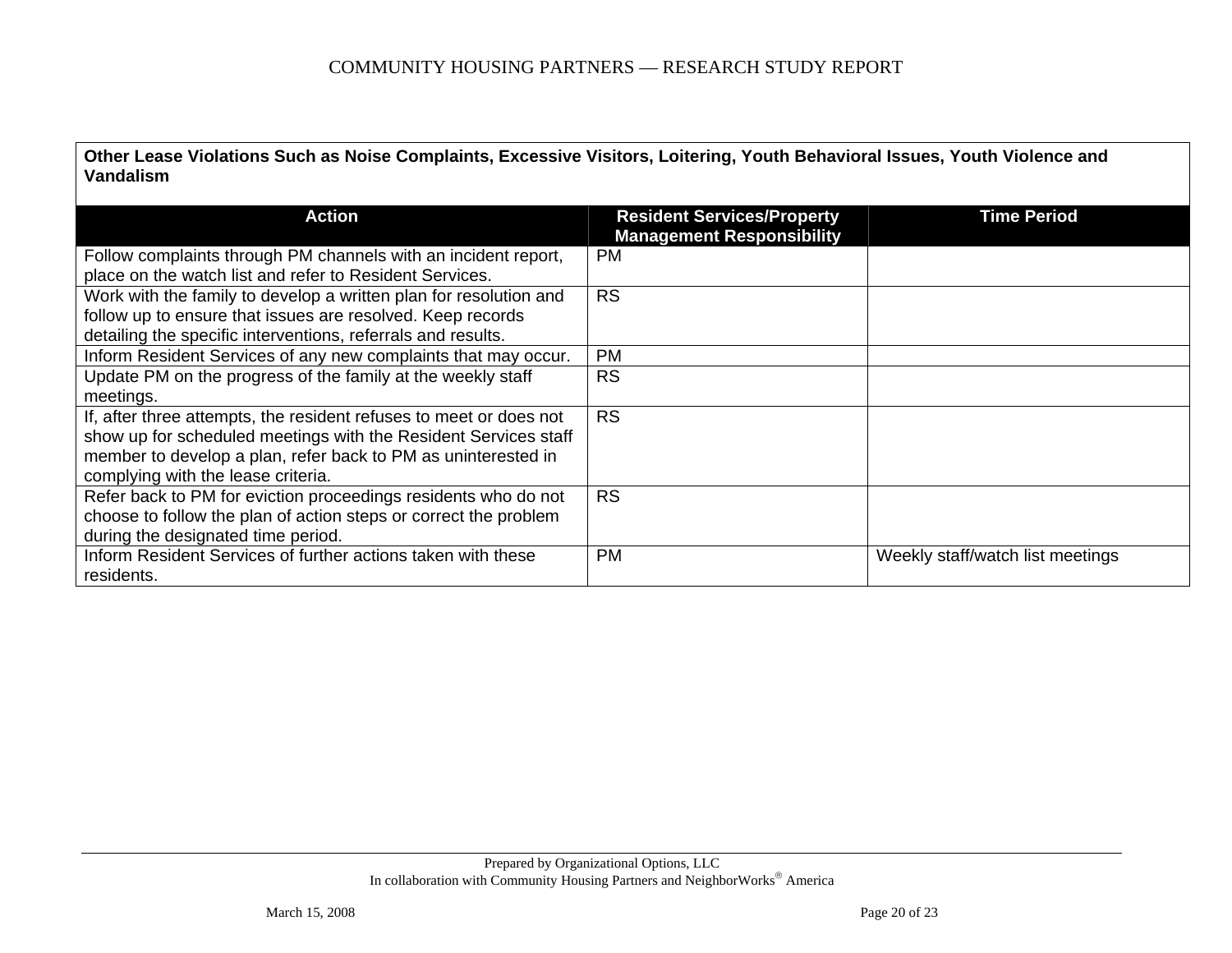# **ATTACHMENT E**

# **PROCESS REPLICATION TEMPLATE Steps to compile and compare key performance indicators in property operations**

The purpose of this exercise is to establish a foundation for best practices and process replication so that CHP is able to access key management information with increasing efficiency and effectiveness. Successful use of replication protocols will also contribute to the fields of property management in service enriched affordable family housing. 

|                | <b>Action Step</b>                                                                     | <b>Considerations</b>                                                                                                                                                                                                 | <b>Who Should Be Involved?</b>                                                                                                  | <b>Other Comments</b>                                                                                         |
|----------------|----------------------------------------------------------------------------------------|-----------------------------------------------------------------------------------------------------------------------------------------------------------------------------------------------------------------------|---------------------------------------------------------------------------------------------------------------------------------|---------------------------------------------------------------------------------------------------------------|
|                | <b>BEFORE BEGINNING:</b>                                                               |                                                                                                                                                                                                                       |                                                                                                                                 |                                                                                                               |
|                | Define purpose of study and<br>select and prioritize data points<br>needed or desired. | Identify where each data set can be found. Is data<br>readily available?                                                                                                                                              | Identify key users of the data: CFO,<br>CEO, COO, VP Asset<br>Management, Resident Services<br>Director, Board or Committee.    | Use data points<br>checklist.                                                                                 |
| $\overline{2}$ | Access original data whenever<br>possible.                                             | Secondary data is less credible and reliable.                                                                                                                                                                         | Primary keeper of the desired data:<br>Access to Timberline needs<br>approval from VP Asset<br>Management and database manager. |                                                                                                               |
| 3              | Standardize protocols and<br>definitions in writing.                                   | Identify key elements that must be consistent across<br>the project, such as CHP definition for vacancy loss<br>and CHP protocols for eviction prevention.                                                            | Primary person responsible for<br>function and COO.                                                                             | Benefits of<br>standardization apply to<br>both property<br>operations and RS. Use<br>and expand definitions. |
| $\overline{4}$ | Verify discrete property codes<br>used in financial database.                          | Document migration of property names and<br>property code numbers.                                                                                                                                                    | VP Asset Management and/or VP<br><b>Housing Management</b>                                                                      |                                                                                                               |
| 5              | Validate that all data fields can<br>be populated.                                     | All key data fields can be populated in worksheet. In<br>case of empty fields, establish protocol to be used<br>for study. In case of property "clusters," compile<br>individual properties first, then combine data. | <b>VP</b> Asset Management                                                                                                      |                                                                                                               |
| 6              | Use consistent software.                                                               | If property management software is updated,<br>pinpoint how it organizes and/or reports specific<br>data points differently. Establish protocol to ensure<br>consistent conversion for data tracking.                 | VP Asset Management and<br>database manager                                                                                     |                                                                                                               |
|                | Establish consistent fiscal year                                                       | If properties included in the study use different                                                                                                                                                                     | VP Asset Management and                                                                                                         |                                                                                                               |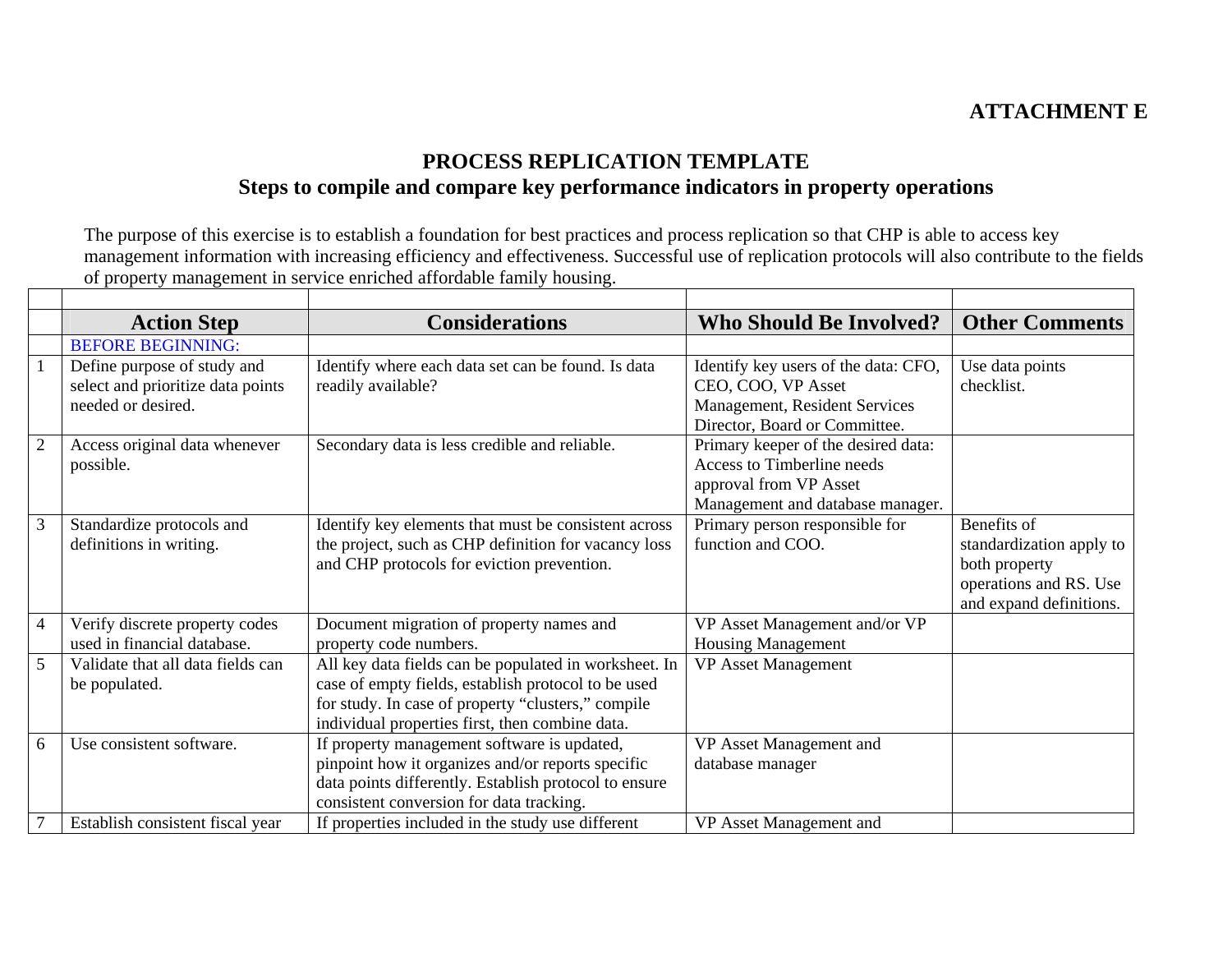#### COMMUNITY HOUSING PARTNERS — RESEARCH STUDY REPORT

|    | <b>Action Step</b>                                                                                                                                                                                                                                             | <b>Considerations</b>                                                                                                                                            | <b>Who Should Be Involved?</b>                                                                  | <b>Other Comments</b>                |
|----|----------------------------------------------------------------------------------------------------------------------------------------------------------------------------------------------------------------------------------------------------------------|------------------------------------------------------------------------------------------------------------------------------------------------------------------|-------------------------------------------------------------------------------------------------|--------------------------------------|
|    | structure.                                                                                                                                                                                                                                                     | fiscal years, establish protocol to ensure consistent<br>data tracking.                                                                                          | database manager                                                                                |                                      |
| 8  | Document changes or additions                                                                                                                                                                                                                                  |                                                                                                                                                                  |                                                                                                 |                                      |
|    | to process steps above.                                                                                                                                                                                                                                        |                                                                                                                                                                  |                                                                                                 |                                      |
|    | <b>BEGIN DATA COLLECTION</b>                                                                                                                                                                                                                                   |                                                                                                                                                                  |                                                                                                 |                                      |
| 9  | Determine primary criteria<br>properties to be included in "first<br>cut" of analysis.                                                                                                                                                                         | This may change with categories of properties. For<br>example, criteria for family properties may be<br>different from senior properties.                        | Key data users: COO, CFO, VP<br>Asset Management, Resident<br>Services Director, and so on.     |                                      |
| 10 | Validate key data points<br>selected in above process step.                                                                                                                                                                                                    | Availability of property data may influence<br>selection of data points.                                                                                         | Key data users. Ie: COO, CFO, VP<br>Asset Management, Resident<br>Services Director, and so on. |                                      |
| 11 | Transfer data from Timberline to<br>Excel worksheets segmenting by<br>comparison groups.                                                                                                                                                                       |                                                                                                                                                                  |                                                                                                 | Excel template used in<br>CHP study. |
| 12 | For each property within each<br>comparison group, calculate the<br>following for each property:<br>• totals/year/expense category<br>• cost/unit/ xpense category.<br>Then compile % difference<br>comparing each key data point<br>across comparison groups. |                                                                                                                                                                  |                                                                                                 |                                      |
| 13 | Document changes or additions<br>to process steps above.                                                                                                                                                                                                       |                                                                                                                                                                  |                                                                                                 |                                      |
|    | <b>REVIEW "FIRST CUT"</b><br><b>COMPILATION</b>                                                                                                                                                                                                                |                                                                                                                                                                  |                                                                                                 |                                      |
| 14 | Identify variables or outlier<br>elements in "first cut" to<br>pinpoint where these variables<br>appear to influence results.                                                                                                                                  | This may require several sub-analyses; however, as<br>you repeat these steps, it should become easier to<br>identify where inconsistencies are likely to emerge. |                                                                                                 |                                      |
| 15 | Remove variables one at a time                                                                                                                                                                                                                                 |                                                                                                                                                                  |                                                                                                 |                                      |